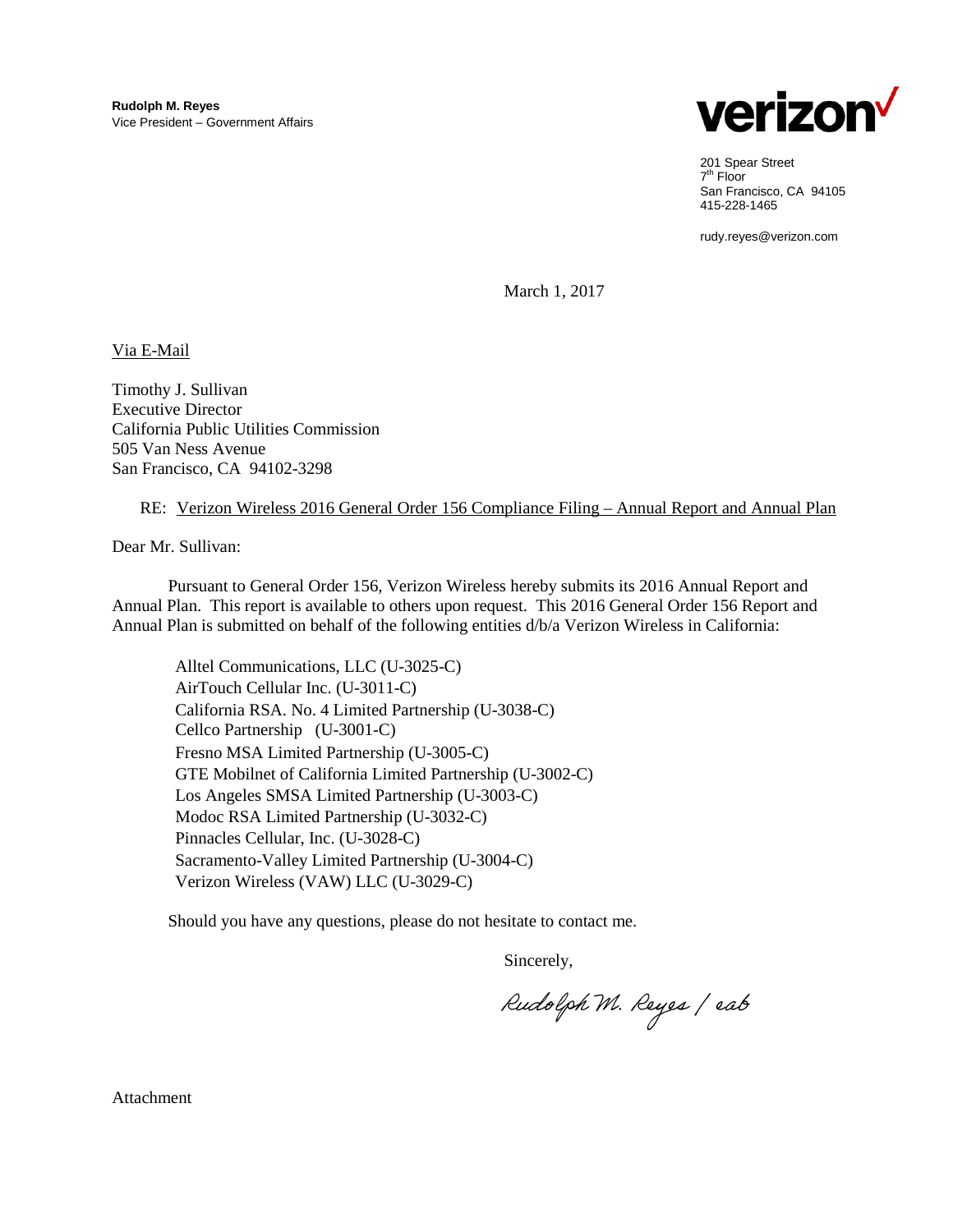# verizon<sup>v</sup>

## **WOMEN, MINORITY, AND DISABLED VETERAN BUSINESS ENTERPRISE ANNUAL REPORT AND ANNUAL PLAN**

**CPUC**

# **ANNUAL REPORT**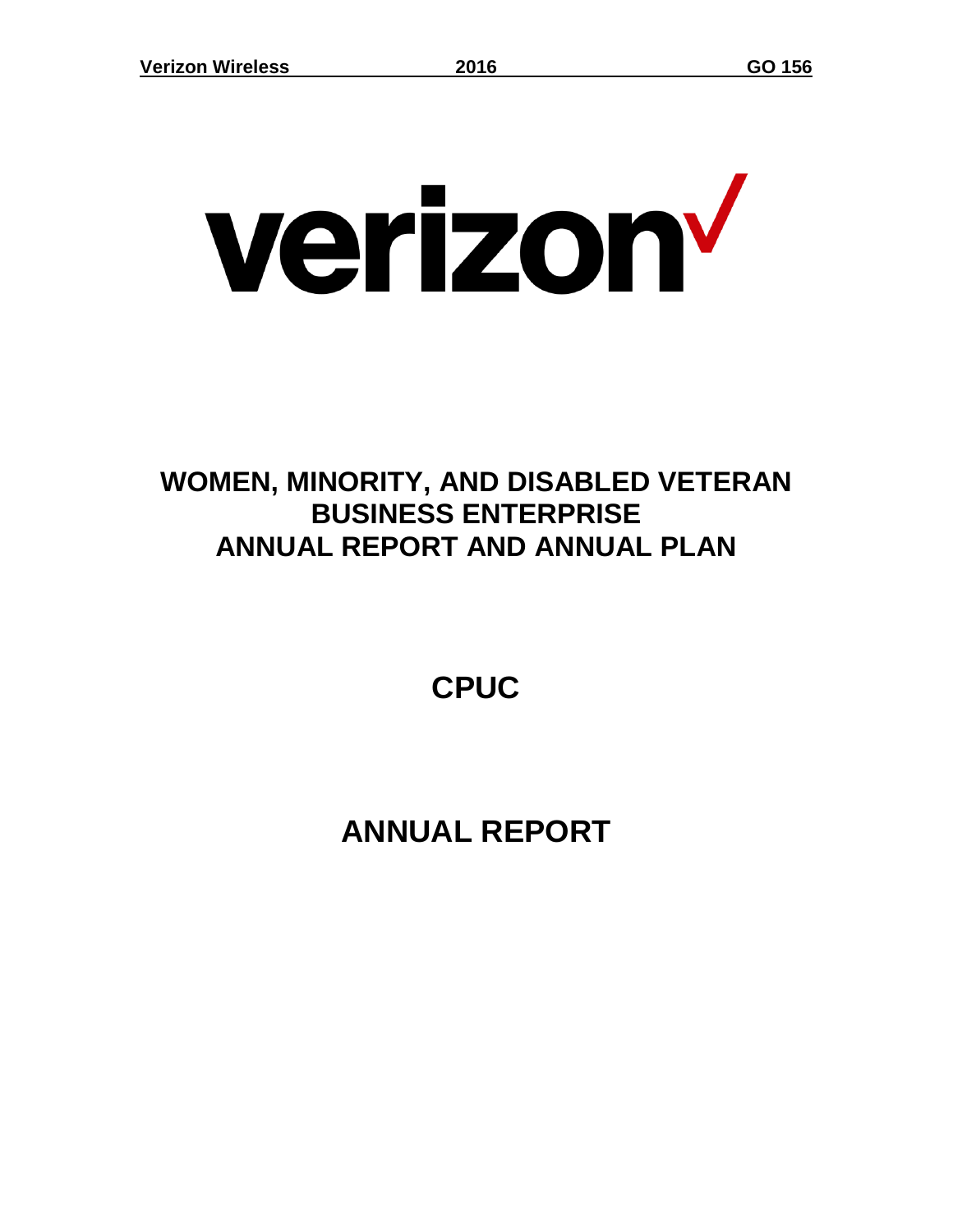| GO 156<br><b>Section</b> | <b>Description</b>                                                                                                                                                                                                                     |               |  |  |  |  |  |  |  |  |  |
|--------------------------|----------------------------------------------------------------------------------------------------------------------------------------------------------------------------------------------------------------------------------------|---------------|--|--|--|--|--|--|--|--|--|
|                          | Introduction                                                                                                                                                                                                                           | <b>Number</b> |  |  |  |  |  |  |  |  |  |
|                          | Overview                                                                                                                                                                                                                               | 2             |  |  |  |  |  |  |  |  |  |
| <b>Annual Report</b>     |                                                                                                                                                                                                                                        |               |  |  |  |  |  |  |  |  |  |
| 9.1.1                    | Description of WMDVLGBTBE program activities                                                                                                                                                                                           | 3             |  |  |  |  |  |  |  |  |  |
| 9.1.2                    | Summary of WMDVLGBTBE purchases/contracts                                                                                                                                                                                              | 11            |  |  |  |  |  |  |  |  |  |
| 9.1.3                    | Itemization of WMDVLGBTBE program expense                                                                                                                                                                                              | 12            |  |  |  |  |  |  |  |  |  |
| 9.1.4                    | Description of progress in meeting or exceeding set goals                                                                                                                                                                              | 13            |  |  |  |  |  |  |  |  |  |
| 9.1.5                    | Summary of prime contractor utilization of WMDVLGBTBE subcontractors                                                                                                                                                                   | 14            |  |  |  |  |  |  |  |  |  |
| 9.1.6                    | List of WMDVLGBTBE complaints                                                                                                                                                                                                          | 15            |  |  |  |  |  |  |  |  |  |
| 9.1.7                    | Summary of purchases/contracts for products/services in excluded                                                                                                                                                                       | 16            |  |  |  |  |  |  |  |  |  |
| 9.1.8                    | Categories<br>Description of efforts to recruit WMDVLGBTBE suppliers                                                                                                                                                                   | 17            |  |  |  |  |  |  |  |  |  |
| 9.1.9                    | Justification for continued existence of any "excluded category"                                                                                                                                                                       | 18            |  |  |  |  |  |  |  |  |  |
| 9.1.10                   | Summary of purchases in product and service categories that include<br>renewable and non-renewable energy, wireless communications,<br>broadband, smart grid, and rail projects, in addition to their current reporting<br>categories. | 19            |  |  |  |  |  |  |  |  |  |
| <b>Annual Plan</b>       |                                                                                                                                                                                                                                        |               |  |  |  |  |  |  |  |  |  |

#### **WOMEN, MINORITY, AND DISABLED VETERAN BUSINESS ENTERPRISE ANNUAL REPORT AND ANNUAL PLAN Table of Contents**

| Description of WMDVLGBTBE program activities<br>22<br>Plans for recruiting WMDVLGBTBE suppliers where WMDVLGBTBE<br>26<br>utilization has been low<br>Plans for recruiting WMDVLGBTBE suppliers in any "excluded category"<br>27<br>28<br>Plans for encouraging prime contractors and grantees to engage<br><b>WMDVLGBTBEs</b><br>Plans for complying with WMDVLGBTBE program guide-lines<br>29 | 10.1.1 | Goals | 21 |
|-------------------------------------------------------------------------------------------------------------------------------------------------------------------------------------------------------------------------------------------------------------------------------------------------------------------------------------------------------------------------------------------------|--------|-------|----|
|                                                                                                                                                                                                                                                                                                                                                                                                 | 10.1.2 |       |    |
|                                                                                                                                                                                                                                                                                                                                                                                                 | 10.1.3 |       |    |
|                                                                                                                                                                                                                                                                                                                                                                                                 | 10.1.4 |       |    |
|                                                                                                                                                                                                                                                                                                                                                                                                 | 10.1.5 |       |    |
|                                                                                                                                                                                                                                                                                                                                                                                                 | 10.1.6 |       |    |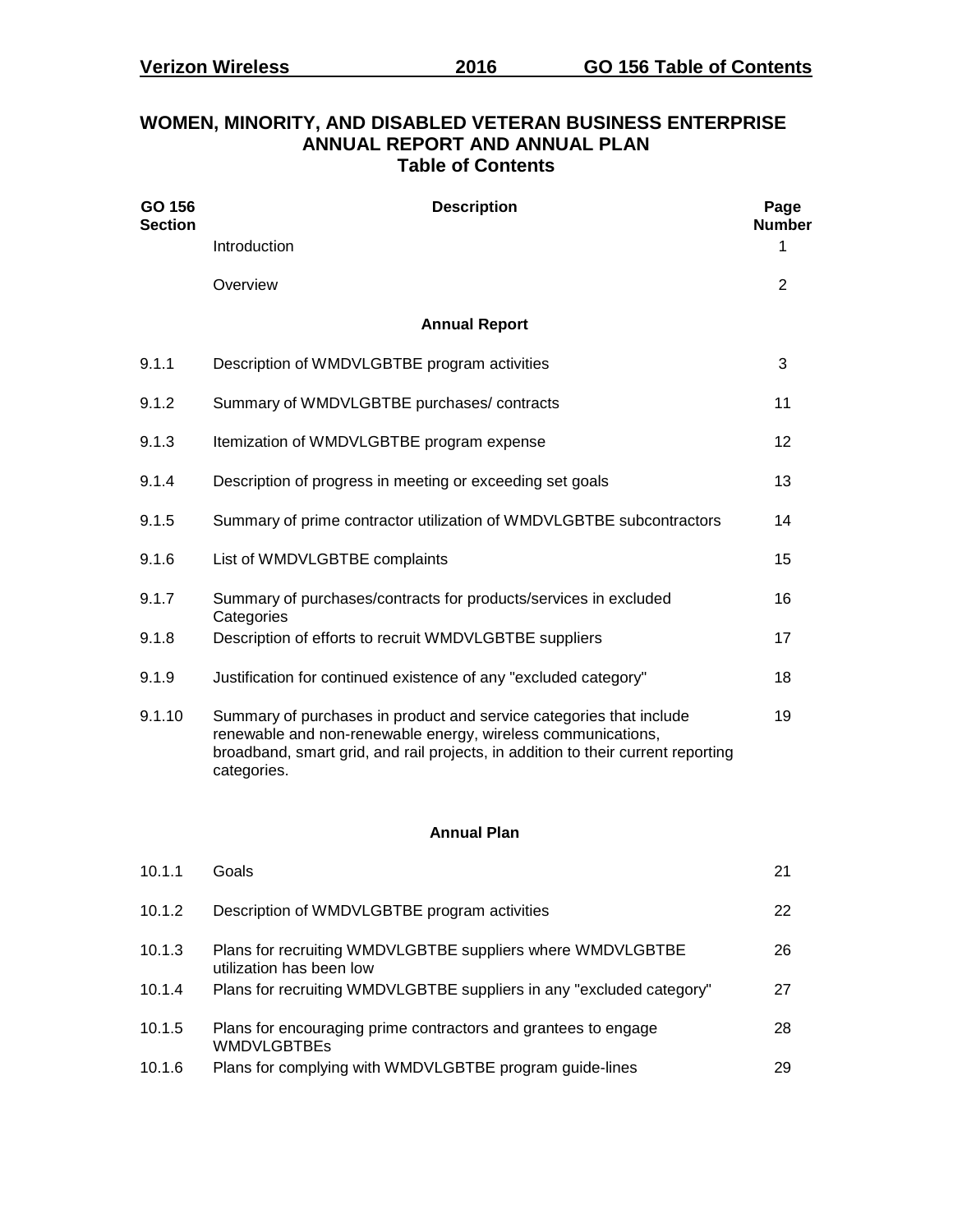#### **INTRODUCTION**

In accordance with the requirements of the California Public Utilities Commission, (CPUC) General Order 156, Verizon Wireless hereby electronically submits the attached Annual Report and Annual Plan that covers women, minority, disabled veteran, lesbian, gay, bisexual, and transgender-owned business enterprise (WMDVLGBTBE) activities from January 1, 2016 – December 31, 2016.

Verizon is committed to promoting and including diverse businesses into our supply chain. We believe including diverse businesses in our sourcing process provides us with the greatest opportunity to offer innovative, high quality, and cost-effective business solutions for our customers.

For purposes of the GO156 submission, Verizon Wireless' spending with diverse suppliers will be filed separately from Verizon Corporate.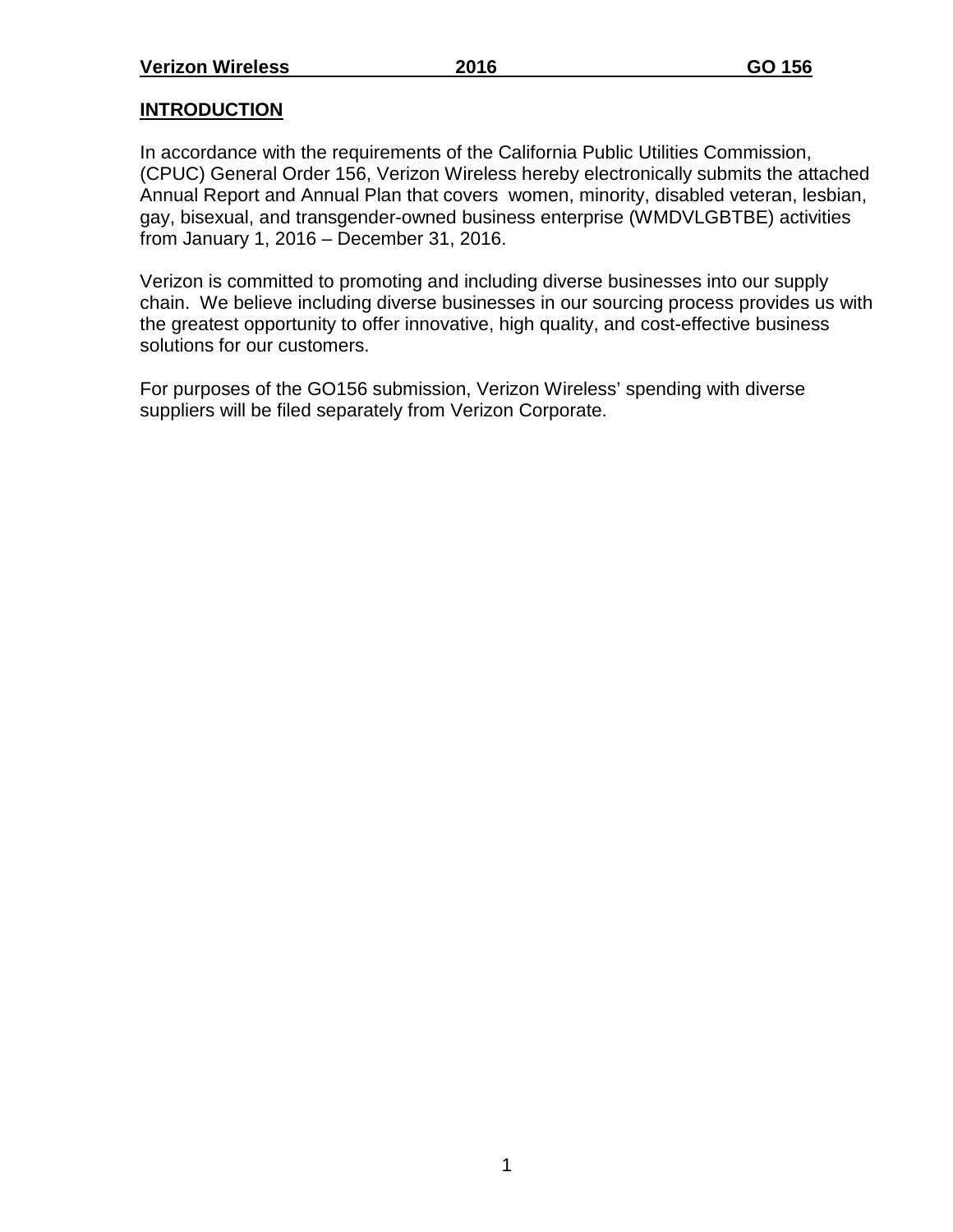#### **OVERVIEW**

In 2016, Verizon Wireless spent 22.9% of its procurement dollars with WMDVLGBTBEs. These results support our longstanding commitment to the inclusion and utilization of diverse suppliers throughout our supply chain.

Through direct experience, we know the inclusion of WMDVLGBTBEs in our business enables us to deliver business benefits and outstanding results that would otherwise not be possible. We understand how a diverse supply chain helps us connect with our customers and stay relevant in a multicultural world.

In the following sections of this report, Verizon discusses each topic in Sections 9.1.1 through 10.1.6.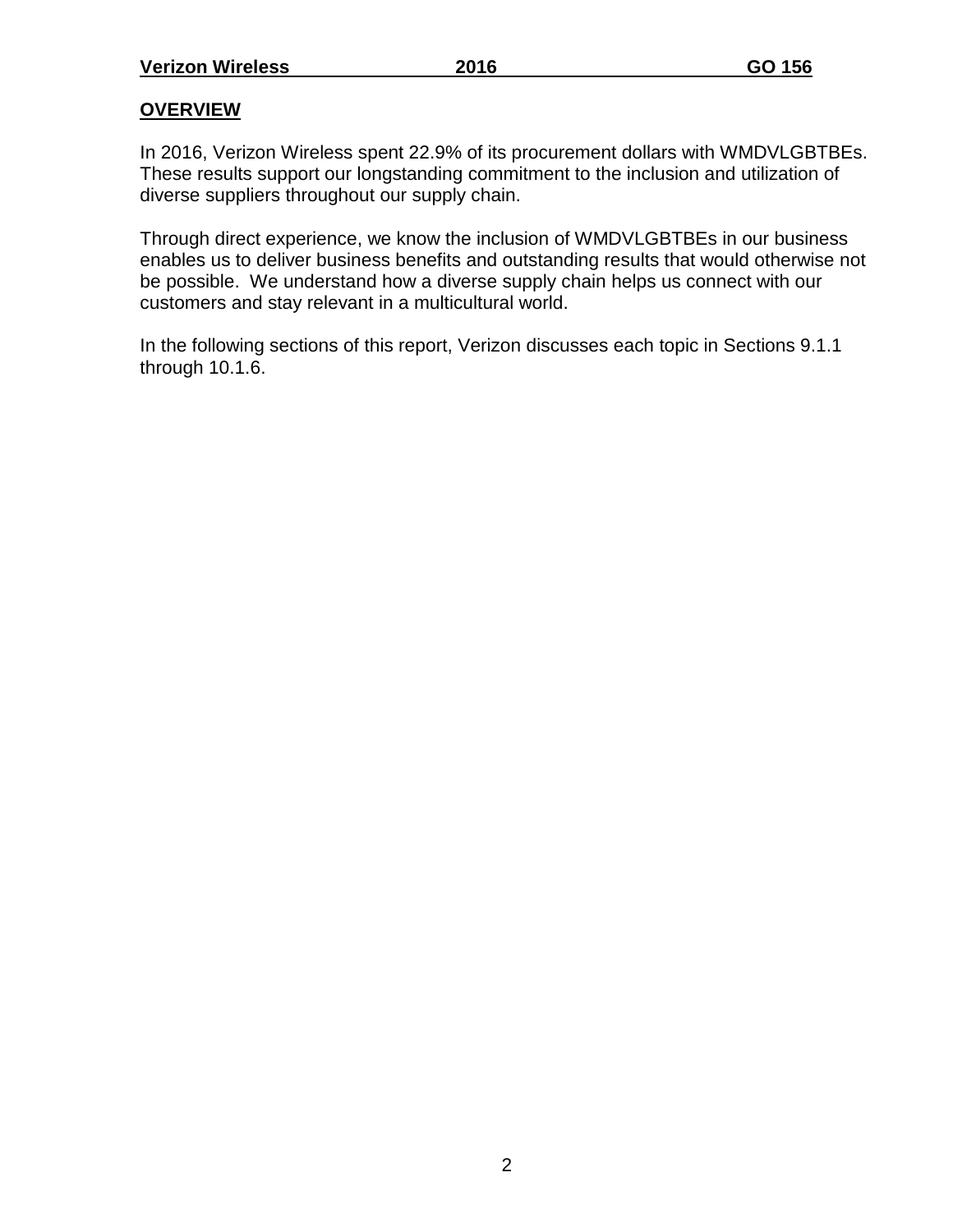#### **GO 156, §9.1.1: A description of WMDVLGBTBE program activities engaged in during the previous calendar year. Internal program activities.**

#### **INTERNAL PROGRAM ACTIVITIES**

#### Supplier Diversity At Verizon

Our supplier diversity program requires objective setting, goals alignment and relationship management. We make a point to develop strong relationships with diverse suppliers to assist them in achieving success. The Supplier Diversity team manages programs to optimize exposure and ensure diverse suppliers are given opportunities to compete for our business, and we have developed very detailed metrics and reports that enable us to effectively monitor our results and identify areas of improvement and opportunities.

Supplier diversity is a business imperative that extends through all areas of our company. Our strategy is to continually include diverse suppliers that have the right capabilities and capacity in sourcing opportunities.

Verizon supports numerous community alliances, which promote and support the development of WMDVLGBTBEs through memberships, board of directors and committee positions, as well as sponsorships. Our sponsorships and participation with these organizations give us the opportunity to make valuable business connections and partnerships, while providing additional training, support, and capacity building assistance to diverse business. We're also proud to be a charter member of the Billion Dollar Roundtable, a coalition of companies that spend more than \$1 billion each year with diverse suppliers.

#### Key Procurement Opportunities

Our sourcing and procurement process enables suppliers to compete on an equal basis for business opportunities. In 2016, Verizon Wireless continued to provide new opportunities to suppliers as we continued enhancements to our 4G LTE mobile broadband network. Some of their opportunities included network cellular construction and maintenance services, data network architecture and design, and cell site acquisition and decommissioning services.

Verizon knows that having suppliers from a variety of backgrounds affords us diversity of thoughts, ideas and values that helps drive our business forward and can provide us the greatest opportunity to develop the most innovative, highest quality, and most costeffective business solutions. We continue to engage WMDVLGBTBEs in these and other areas of focus in Verizon's supply chain.

#### WMDVBE Contract Commitments

Our approach for doing business with diverse suppliers includes a supplier diversity provision in our prime supplier contracts that supports awarding subcontracting work to diverse businesses. We believe driving diverse supplier utilization through our supply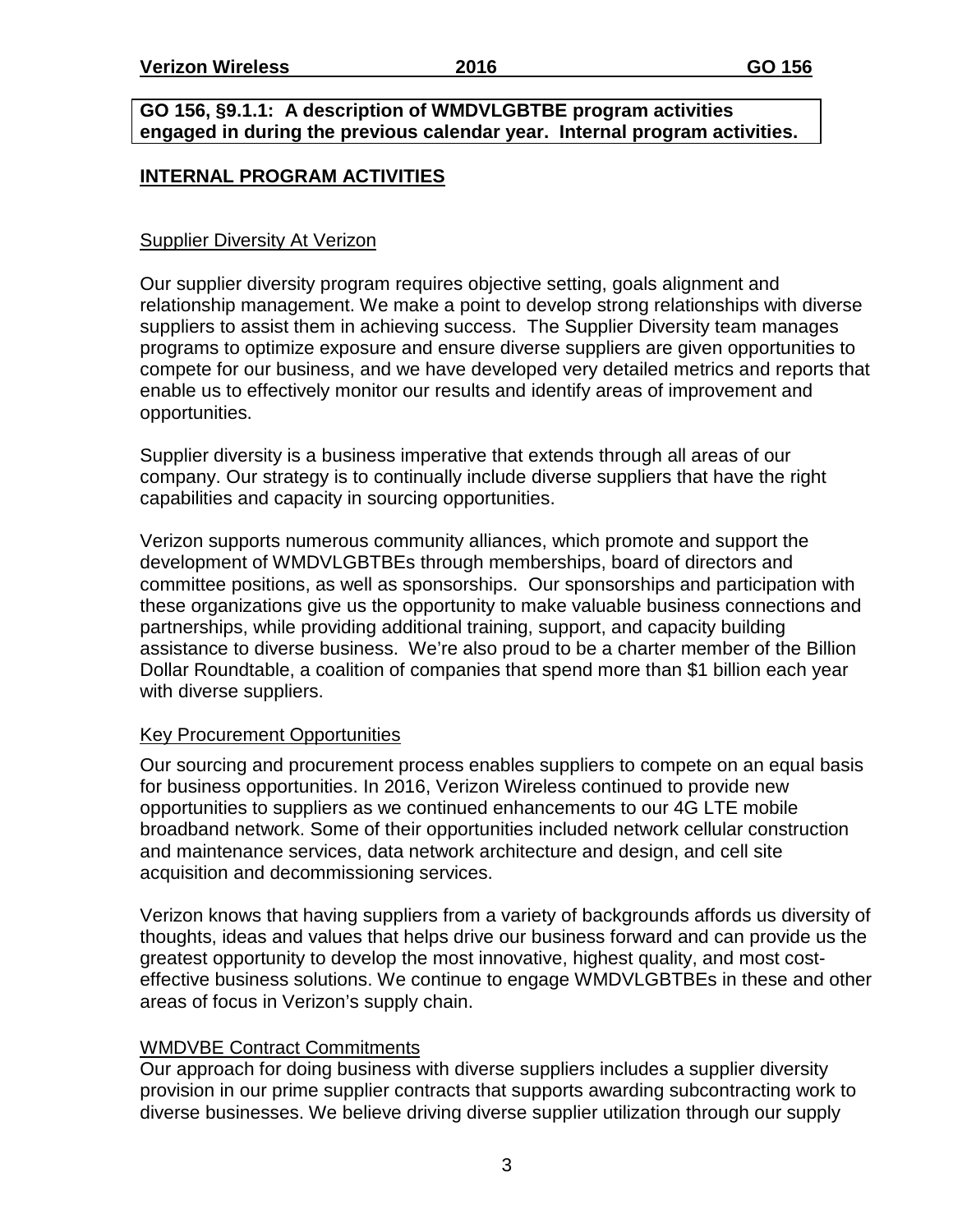chain will fuel the economy in the diverse business community and provide a multiplier effect for diverse business utilization.

#### Annual Plans

Verizon's purchases of goods and services are generally obtained via a competitive bid process for contracts over \$500K and managed by Category Managers within Verizon's Strategic Sourcing organization. The Strategic Sourcing organization's performance agreements include WMDVLGBTBE goals and objectives.

#### Executive Awareness

Verizon's Chief Diversity Officer meets quarterly with the Chairman & CEO and his leadership team. These meetings include discussions on supplier diversity, the status of diverse spend at the corporate level, at each leader's level and any issues or success stories.

#### Employee Education

- **Supplier Diversity Training** In 2016, Verizon continued to improve upon its employee supplier diversity training. The supplier diversity team's subject matter experts not only provided mandatory on-line supplier diversity training for the strategic sourcing organization as well as on-line supplier diversity awareness training for the entire business enterprise, they also provided live in-person training to additional employees at all levels of the business. These trainings provided information on the certification and process, the business case for supplier diversity, and tier 2 reporting.
- **Business Group Meetings and Conferences** Verizon's supplier diversity champions identify business opportunities and advocate at all employee levels by educating employees on the benefits of Supplier Diversity within the company and the corporate community. The champions educate diverse suppliers on certification and verification, on-line registration, small business development and how to do business with Verizon.

#### Supplier Diversity Champions

The supplier diversity team leads meetings where business champions throughout the enterprise meet on a bi-weekly basis. At these meetings the group reviews action plans, results, and strategies focused on increasing diverse spend. Internal Communication

Verizon's supplier diversity team continued with an internal communications effort in 2016 that included C-suite executive level dashboards that tracked supplier diversity spend. Verizon's supplier diversity leadership team provided quarterly updates to c-suite executives on progress toward meeting corporate goals.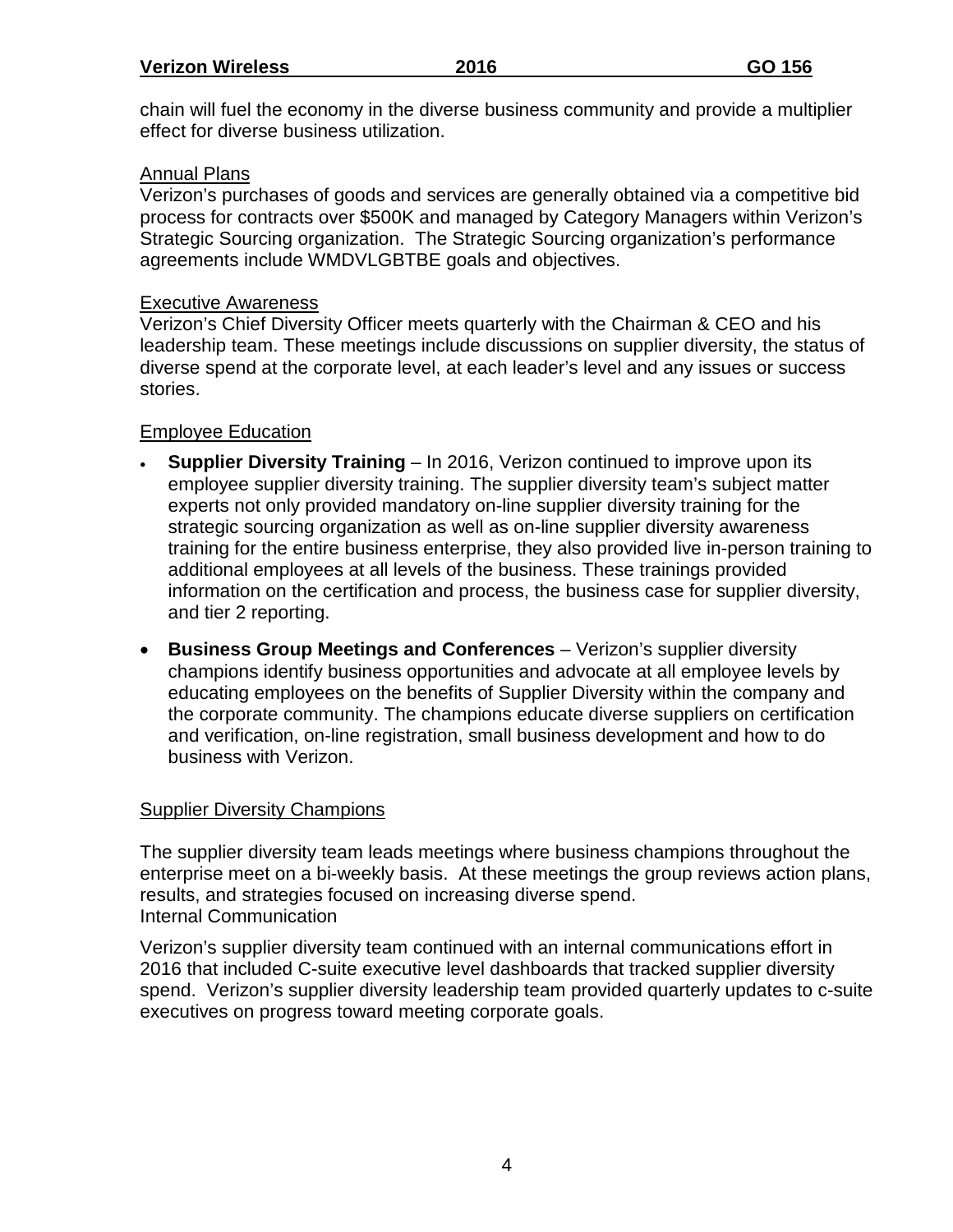#### Key California Initiatives

**Focus on Business and Procurement Opportunities:** With a focus on enhancing our network, Verizon continued to identify procurement opportunities in categories like technology, network architecture, and marketing to expand our diverse supplier base, to keep us competitive and to help build long-term value for our customers. Verizon's supplier diversity team and champions participated on cross-functional sourcing initiatives, in one-on-one diverse supplier meetings at the NMSDC, WBENC, the Elite SDVOB, and NGLCC conferences, and participated on panels to ensure progress was made to meet Verizon's WMDVLGBTBE goals.

**Cross Functional Teams:** The supplier diversity team continued to partner with sourcing and the business to identify key Requests for Proposals ("RFPs") and encourage competitive selection of all suppliers to ensure full opportunity for diverse suppliers. Within the Verizon procurement process, cross-functional teams consist of category sourcing experts, lines of business managers and supplier diversity managers. These teams are utilized for national RFPs as well as those with a smaller scope.

**Internal Partnerships:** Internal partnerships throughout the business enterprise continued throughout 2016 to drive accountability and focus on results. For example, in 2016, a supplier diversity business champion team was created specifically to focus on Verizon's supplier diversity efforts in California to identify opportunities to drive an increase in WMDVLGBTBE spend. This supplier diversity business champion team is made up of representatives from supplier diversity, regulatory, and the internal stakeholders that have spend in California.

**Prime Supplier Focus:** Verizon has a second tier reporting program and tracking system that tracks the amount spent by Verizon's prime suppliers for products and services from diverse suppliers. We include a diverse subcontracting clause that requires prime contractors to provide a plan for diverse supplier utilization and, include percentage goals (with an annual goal increase in subsequent years of the contract). Verizon also requires prime suppliers to submit quarterly reports that track their adherence to this commitment.

Prime suppliers are encouraged to make additional concerted efforts to use more WMDVLGBTBE subcontractors. Our primes are invited to participate in advocacy conferences and symposiums, as well as join these advocacy organizations.

**Improve Processes and Procedures:** Verizon continued to make enhancements to its processes and procedures to better measure, monitor, track, analyze, and report on its performance toward California WMDVLGBTBE goals. These included business champions focused on California, a supplier diversity tool kit, and bi-weekly business champion meetings.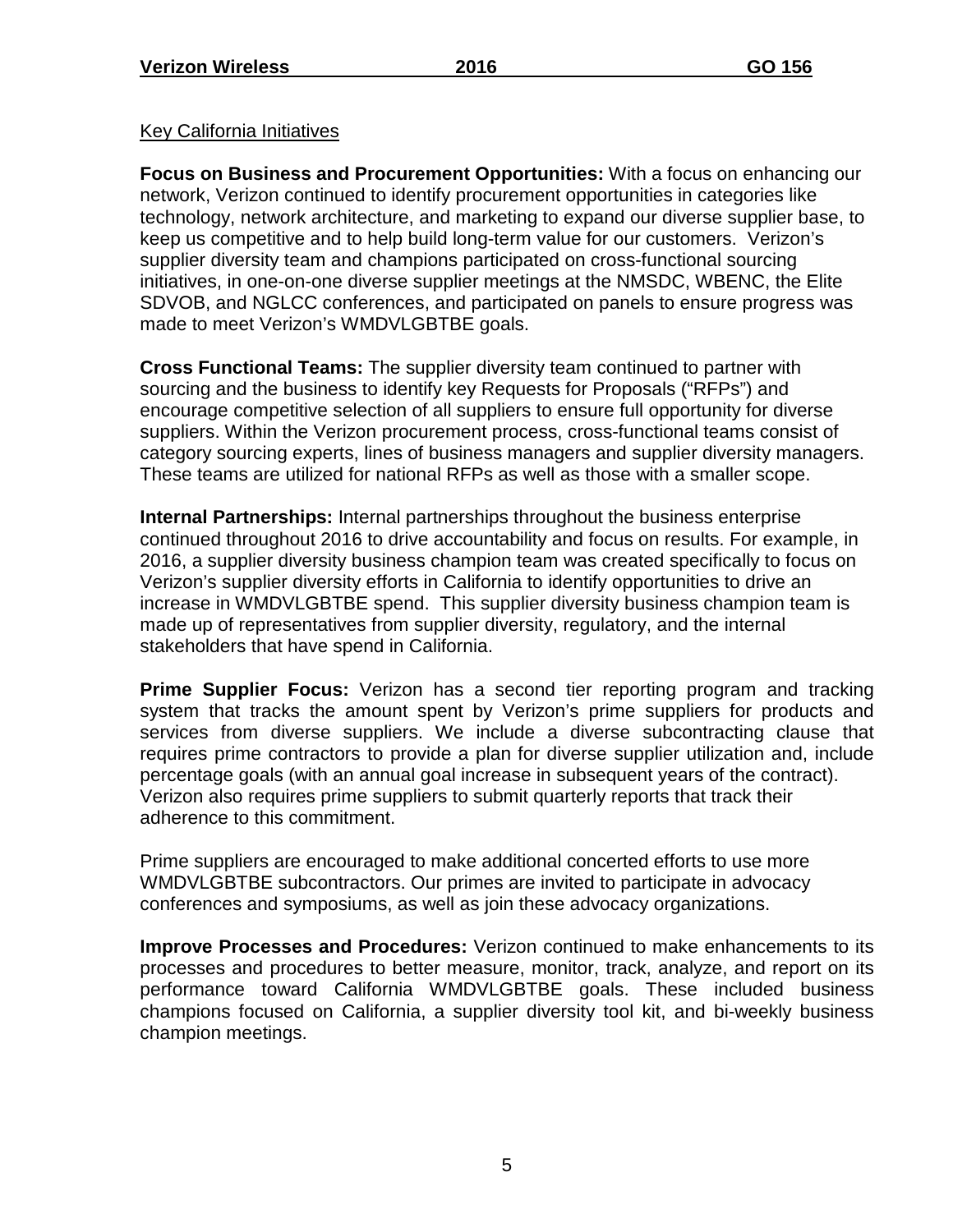#### **GO 156, §9.1.1: A description of WMDVLGBTBE program activities engaged in during the previous calendar year. External program activities.**

#### **EXTERNAL PROGRAM ACTIVITIES**

#### Second Tier Program

We continue to include and expand tier 2 diverse spend commitments in our contracts. Such provisions encourage suppliers to promote the development and utilization of diverse suppliers. We believe that driving diverse supplier utilization through our supply chain will fuel the economy in the diverse business community and provide a multiplier effect for diverse business utilization. The program requires prime suppliers to report their utilization of WMDVLGBTBE subcontractors quarterly to Verizon through our tier 2 reporting portal. The supplier diversity team frequently conducts training sessions to insure that the prime suppliers successfully enter their spend data into the portal.

#### Capacity Building and Technical Assistance Programs

In 2016, Verizon continued to support and partner with chambers of commerce, business associations, and other community alliances that are dedicated to helping diverse businesses improve efficiency and effectiveness by providing the following technical assistance, capacity building, and training programs:

#### Black Business Association of Los Angeles (BBA)

Verizon partnered with the BBA on the **eBusiness Technology Academy** designed to educate small and minority-owned businesses on how to incorporate e-marketing, e-procurement and customer relations management tools into their daily business operations.

#### California Asian Pacific Chamber of Commerce (CAPCC)

Verizon continued its partnership with the California Asian Pacific Chamber of Commerce in support of the **Business Development and Education Programs** at the 4th Annual California Asian Business Summit.

#### California Black Chamber of Commerce (CBCC)

Verizon partnered with the CBCC on their **Youth Entrepreneurship & Green Business Development Program** to introduce young entrepreneurs to the concept of small business ownership as a viable career choice. This program provides students the opportunity to acquire skills and build vital business and personal networks that will enhance their effectiveness as future business owners.

#### Elite SDVOB Network

Verizon continued its partnership with the Elite SDVOB Network at the **National Conference.** The three-day event includes education panels (Verizon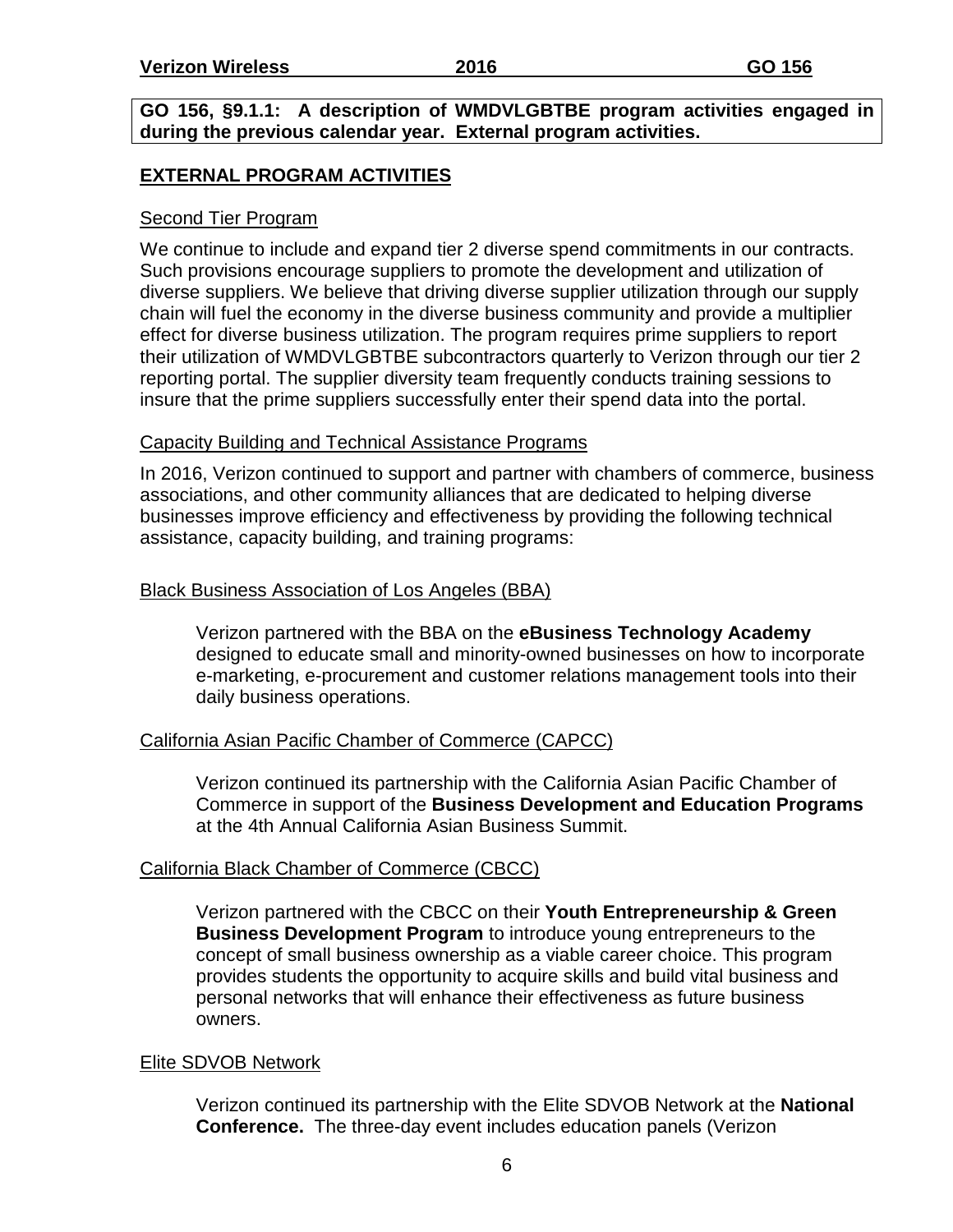participated on two), presentations, workshops, networking, and matchmaking meetings (Verizon held 9 meetings).

#### Latin Business Association Institute (LBA-I)

Verizon continued to partner with the LBA-I on its **Supplier Diversity Procurement Bootcamp**. The Bootcamp is a seven week program that offers hands on training on the key elements of what it takes to develop and sustain a high performance business.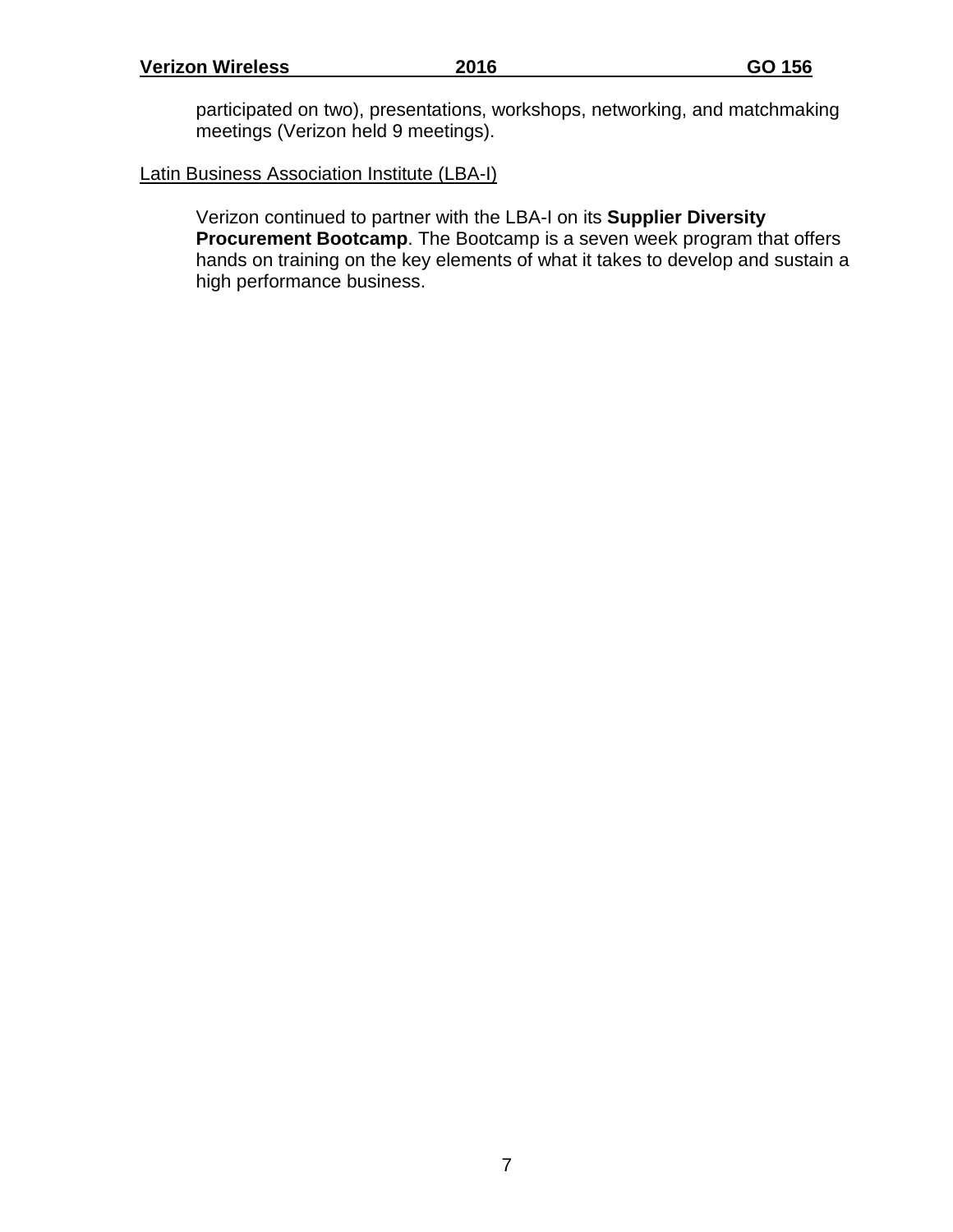#### 2016 Awards and Recognition

Verizon was recognized with the following awards and recognitions in 2016:

#### **Awards & Recognition – Supplier Diversity**

#### **Million Dollar Club: U.S. Hispanic Chamber of Commerce**

For seven consecutive years, Verizon was included in the USHCC's Million Dollar Club and was recognized for its commitment in doing business with Hispanic-owned business enterprises.

#### **WE 100 Corporations of the Year: Women's Enterprise USA Magazine**

Verizon was recognized for promoting supplier diversity to improve business performance and identification of opportunities to include women's business enterprises in the supply chain.

#### **One of America's Most Admired Corporations for Supplier Diversity: Minority Business News U.S.A**

MBN USA recognized Verizon among its 2016 Corporate 101: America's Most Admired Corporations for Supplier Diversity for a demonstrated commitment to growing and developing minority-owned enterprises.

#### **Top Company for Supplier Diversity: U.S. Veterans magazine**

U.S. Veterans magazine listed Verizon as having one of the top supplier diversity programs

#### **Top Company for Supplier Diversity: Professional Woman's magazine**

Professional Woman's magazine recognized Verizon for having a top supplier diversity program

#### **One of America's Top Corporations for Women: Women's Business Enterprise National Council**

Verizon was recognized by the Women's Business Enterprise National Council as one of America's Top Corporations for Women's Business Enterprises with a Gold status.

#### **Awards & Recognition -– Diversity**

#### **Top 50 Employer: Careers & the disABLED Magazine**

For the second year in a row, Verizon was ranked among the Top 50 Employers in the country, the only national career recruitment publication for people with disabilities in the U.S.

#### **Best Companies for Multicultural Women: Working Mother**

For eleven years in a row, Verizon was ranked on the 2016 Best Companies for Multicultural Women list. The initiative honors companies that are committed to recruiting, retaining and advancing women of color.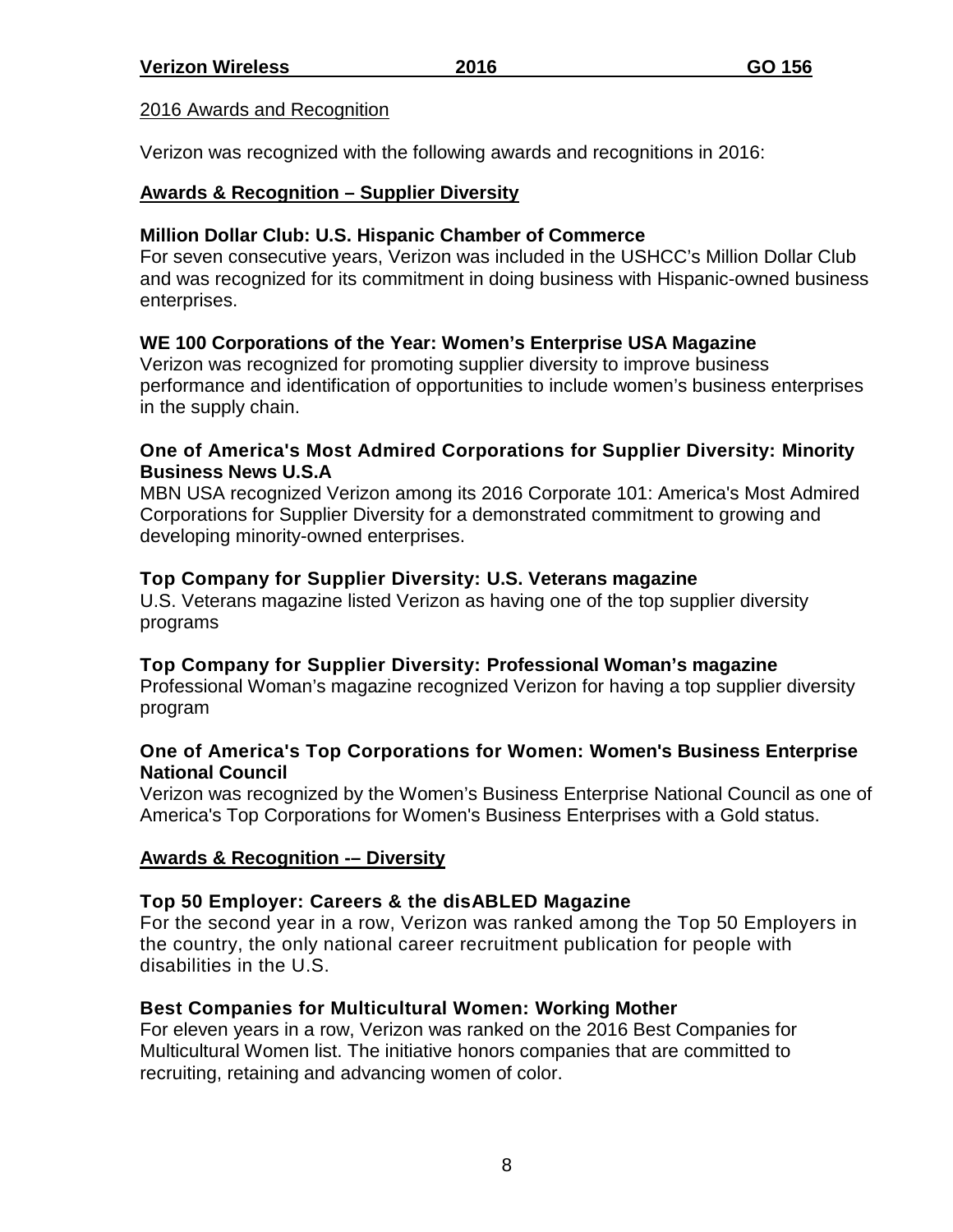| <b>Verizon Wireless</b> | 2016 | GO 156 |
|-------------------------|------|--------|
|                         |      |        |

#### **Top 50 Companies for Diversity: Black Enterprise**

Verizon was ranked among the Top 50 Employers in the country for the 3rd consecutive year

#### **One of America's Top Companies for Executive Women: National Association for Female Executives**

For the second year, Verizon has been named to the Top Companies for Executive Women list by the National Association for Female Executives (NAFE), which honors American corporations that identify and promote successful women.

#### **Awards & Recognition – Workplace Excellence**

#### **#1 Military Employer: Military Times**

For the second consecutive year, Verizon was named No. 1 in the Best for Vets: Employers 2016 rankings.

#### **Awards & Recognition - Technology**

#### **America's #1 Network: RootMetrics®**

RootMetrics ranked Verizon #1 in overall, reliability, speed, data and call network performance in the U.S.

#### **Fastest Mobile Network: PC magazine**

For the second year in a row, Verizon's 4G LTE network was named the nation's fastest 4G mobile network.

#### **"Leader" in Gartner's Magic Quadrant for Network Services: Gartner**

For the ninth consecutive year, Verizon was placed as a Leader in Gartner's Magic Quadrant for Network Services.

#### **Awards & Recognition – Corporate Responsibility**

#### **2016 ENERGY STAR Partner of the Year: ENERGY STAR**

The U.S. EPA recognized Verizon with the Sustained Excellence Award for its continued leadership in protecting the environment through superior energy-efficiency achievements.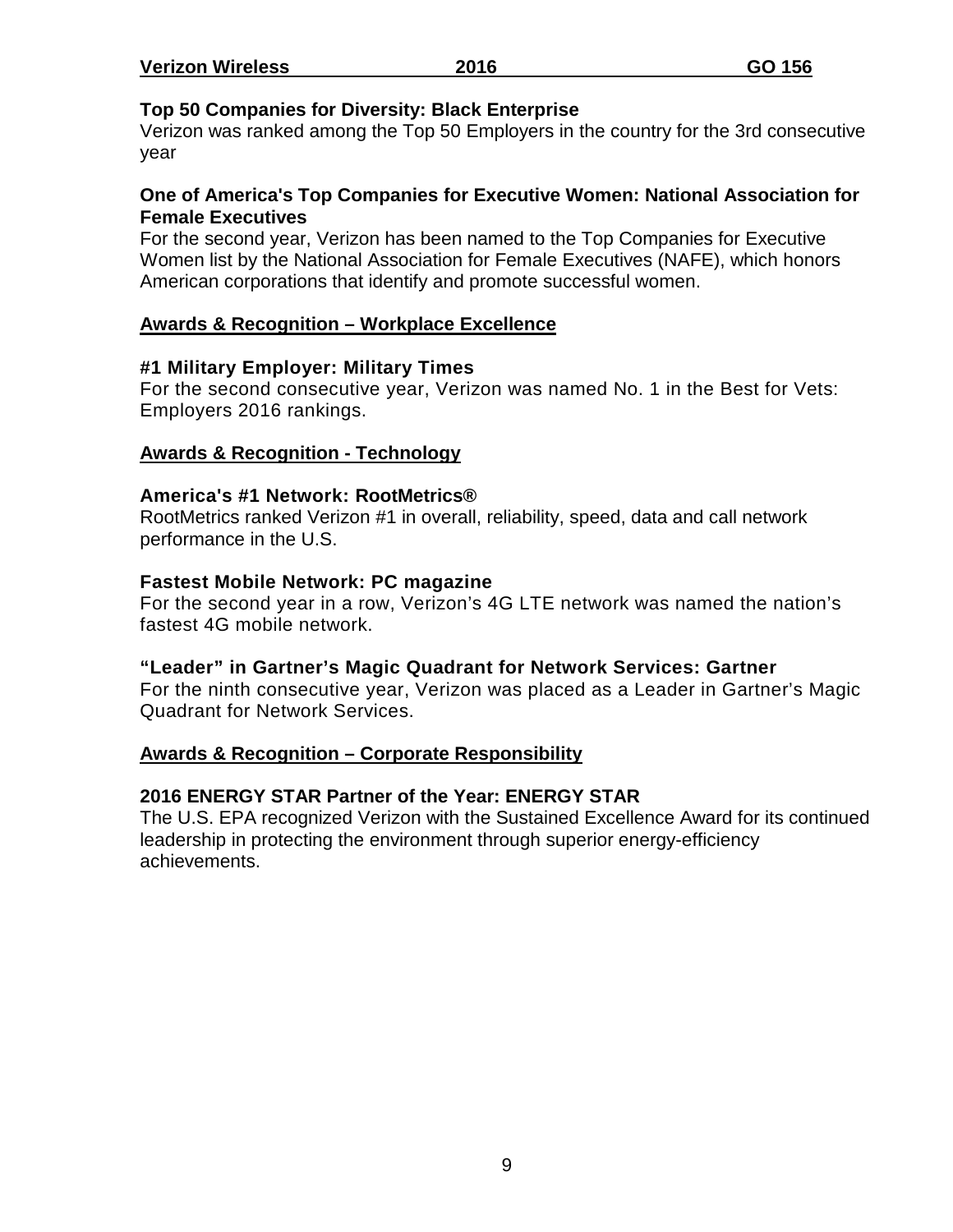#### **Board Participation**

Executives and managers of Verizon serve on several organizational boards as officers and advisors. In addition to offering advice and counsel to small businesses on how to grow their business and assisting suppliers on how to meet Verizon's business needs, they also provide advice and counsel to these organizations to aide their efforts to attract and develop diverse suppliers.

#### Business Organization Involvement - Meetings, Conferences, Trade Fairs and Recognition Events

Verizon supports numerous community alliances, which promote and support the development of diverse suppliers through memberships, board of directors and committee positions, as well as sponsorships. Our sponsorships and participation with these organizations give us the opportunity to make valuable business connections and partnerships, while providing additional training, support, and capacity building assistance to diverse business. We participate on various panels and host one-on-one matchmaking sessions at these conferences and trade fairs.

#### External Communication

Verizon's supplier diversity team and business champions continued to respond to requests for information from current and prospective prime and diverse suppliers. These efforts included meetings, conference calls, training and educational sessions to review requirements for WMDVLGBTBE subcontracting as well as "how to do business with Verizon". Staff maintained daily outreach efforts to incumbent WMDVLGBTBE suppliers, directly meeting with many and answering requests for information.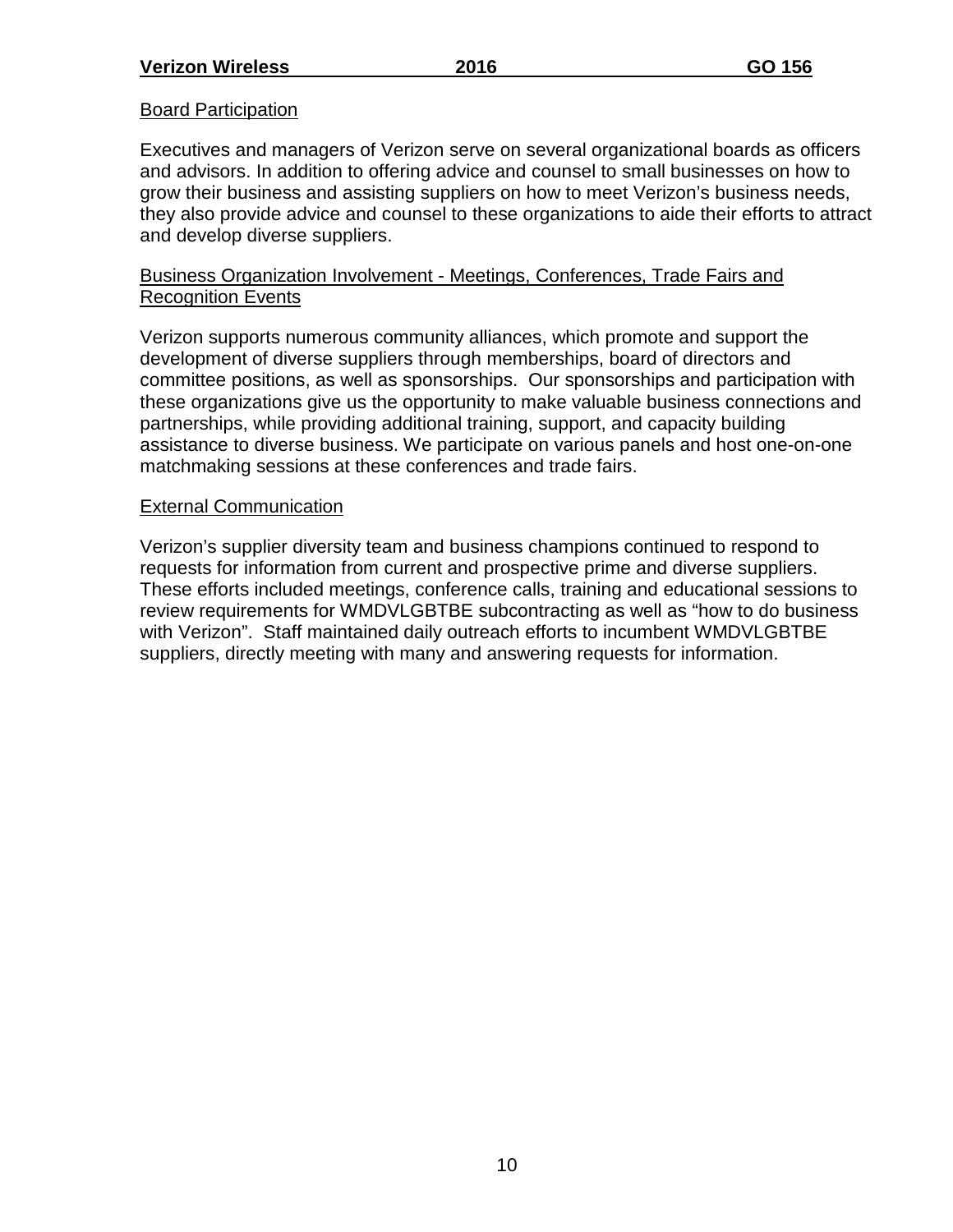**GO 156 §9.1.2: A summary of WMDVLGBTBE purchases and/or contracts, with breakdowns by ethnicity, product and service categories, compared with total utility contract dollars, awarded to outside vendors in those categories is attached as:** *EXHIBIT A.*

#### **Summary of Purchases:**

|                |                                 |                                    |                   |    | 2016 GO156 |    |                |           |
|----------------|---------------------------------|------------------------------------|-------------------|----|------------|----|----------------|-----------|
| LINE NO.       |                                 |                                    | <b>DIRECT</b>     |    | SUB        |    | TOTAL (\$)     | TOTAL (%) |
| 1              | <b>MINORITY</b><br><b>MEN</b>   | <b>ASIAN PACIFIC M</b>             | \$<br>389,929,806 | \$ | 9,412,262  | \$ | 399,342,068    | 17.03%    |
| $\overline{2}$ |                                 | <b>BLACK M</b>                     | \$<br>553,848     | \$ | 565,740    | \$ | 1,119,587      | 0.05%     |
| 3              |                                 | <b>HISPANIC M</b>                  | \$<br>209,827     | \$ | 2,597,362  | \$ | 2,807,189      | 0.12%     |
| 4              |                                 | NATIVE AMERICAN M                  | \$<br>50,913      |    |            | \$ | 50,913         | 0.00%     |
| 5              |                                 | MULTI-ETHNIC M                     | \$                | \$ | ٠          | \$ | $\blacksquare$ | 0.00%     |
| 6              |                                 | <b>TOTAL MINORITY MEN</b>          | \$<br>390,744,394 | \$ | 12,575,364 | \$ | 403,319,758    | 17.20%    |
| $\overline{7}$ | <b>MINORITY</b><br><b>WOMEN</b> | <b>ASIAN PACIFIC W</b>             | \$<br>4,785,902   | \$ | 5,416,974  | \$ | 10,202,876     | 0.44%     |
| 8              |                                 | <b>BLACK W</b>                     | \$<br>1,211,011   | \$ | 104,593    | \$ | 1,315,604      | 0.06%     |
| 9              |                                 | <b>HISPANIC W</b>                  | \$<br>2,181,620   | Ŝ. | 3,396,623  | \$ | 5,578,244      | 0.24%     |
| 10             |                                 | NATIVE AMERICAN W                  | \$                | \$ |            | \$ |                | 0.00%     |
| 11             |                                 | MULTI-ETHNIC W                     | \$                | \$ |            | \$ | $\sim$         | 0.00%     |
| 12             |                                 | <b>TOTAL MINORITY WOMEN</b>        | \$<br>8,178,534   | \$ | 8,918,190  | \$ | 17,096,724     | 0.73%     |
| 13             |                                 | TOTAL MINORITY BUSINESS ENTERPRISE | \$<br>398,922,928 | \$ | 21,493,554 | \$ | 420,416,481    | 17.93%    |
| 14             |                                 | WOMEN BUSINESS ENTERPRISE (WBE)    | \$<br>101,867,123 | \$ | 12,709,403 | \$ | 114,576,526    | 4.89%     |
| 15             |                                 | SUBTOTAL WOMEN, MINORITY BUSINESS  | \$<br>500,790,051 | \$ | 34,202,957 | \$ | 534,993,008    | 22.82%    |
| 16             |                                 | SERVICE DISABLED VETERAN BUSINESS  | \$<br>953,390     | \$ | 65,983     | \$ | 1,019,373      | 0.04%     |
| 17             | <b>TOTAL WMDVBE</b>             |                                    | \$<br>501,743,441 | \$ | 34,268,940 | \$ | 536,012,381    | 22.86%    |
| 18             |                                 | TOTAL PRODUCT/SERVICE              |                   |    |            | \$ | 2,344,685,749  |           |

#### **WMDVBE Annual Results by Ethnicity - VZW**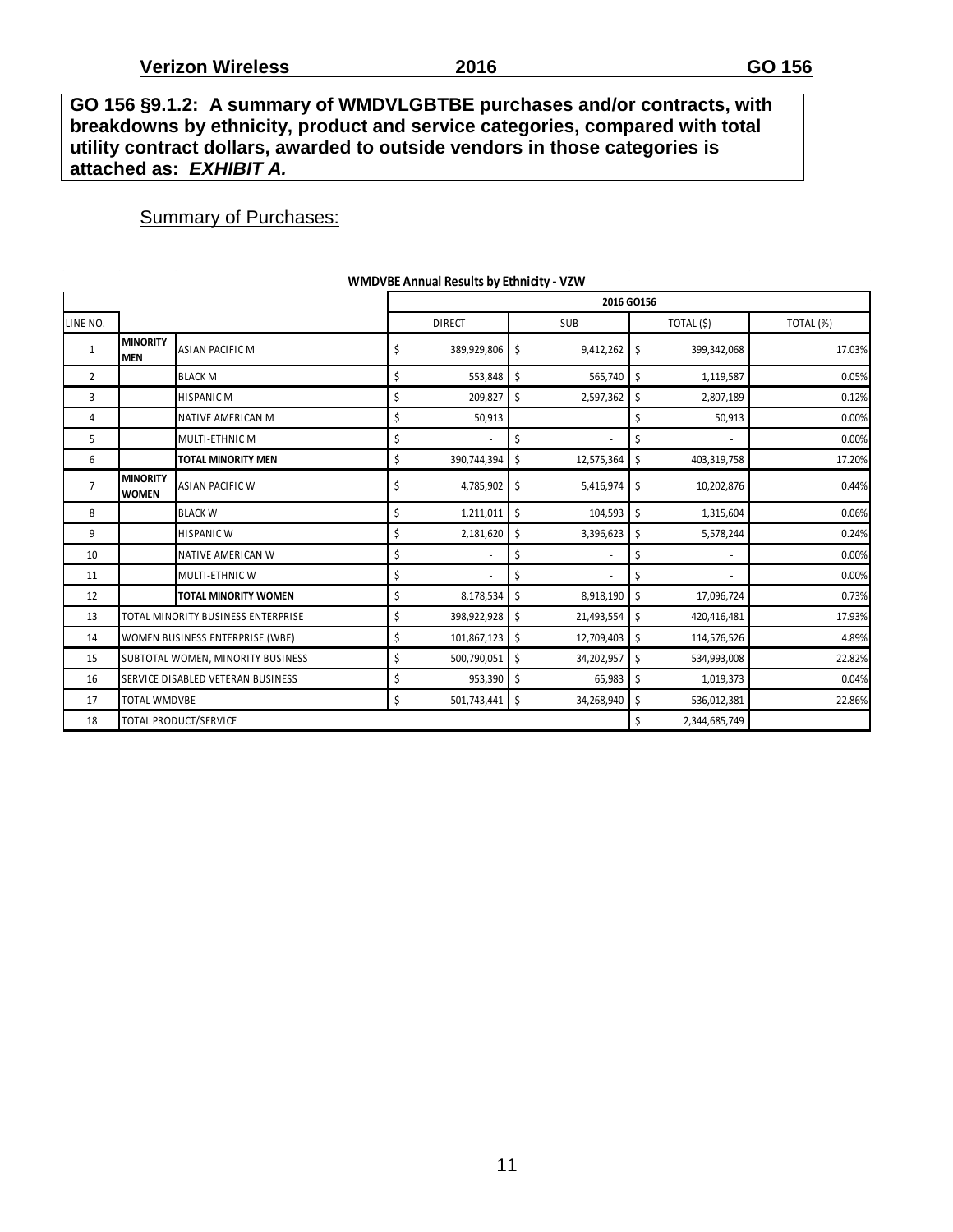#### **GO 156 §9.1.3: An itemization of WMDVLGBTBE program expenses.**

| <b>Expense Category</b>       | 2016 Actuals |
|-------------------------------|--------------|
| Wages*                        | \$104,000    |
| <b>Other Employee Expense</b> | \$0          |
| <b>CPUC Clearinghouse</b>     | \$67,155     |
| Program Expense               | N/A          |
| <b>Technical Assistance</b>   | N/A          |
| Total                         | \$171,155    |

The table above represents program expenses from Verizon's external affairs, regulatory, legal, supplier diversity organizations, as well as additional support.

\*Note: the wages entry reflects the supplier diversity department wages only. The Regulatory department wages are not reflected above.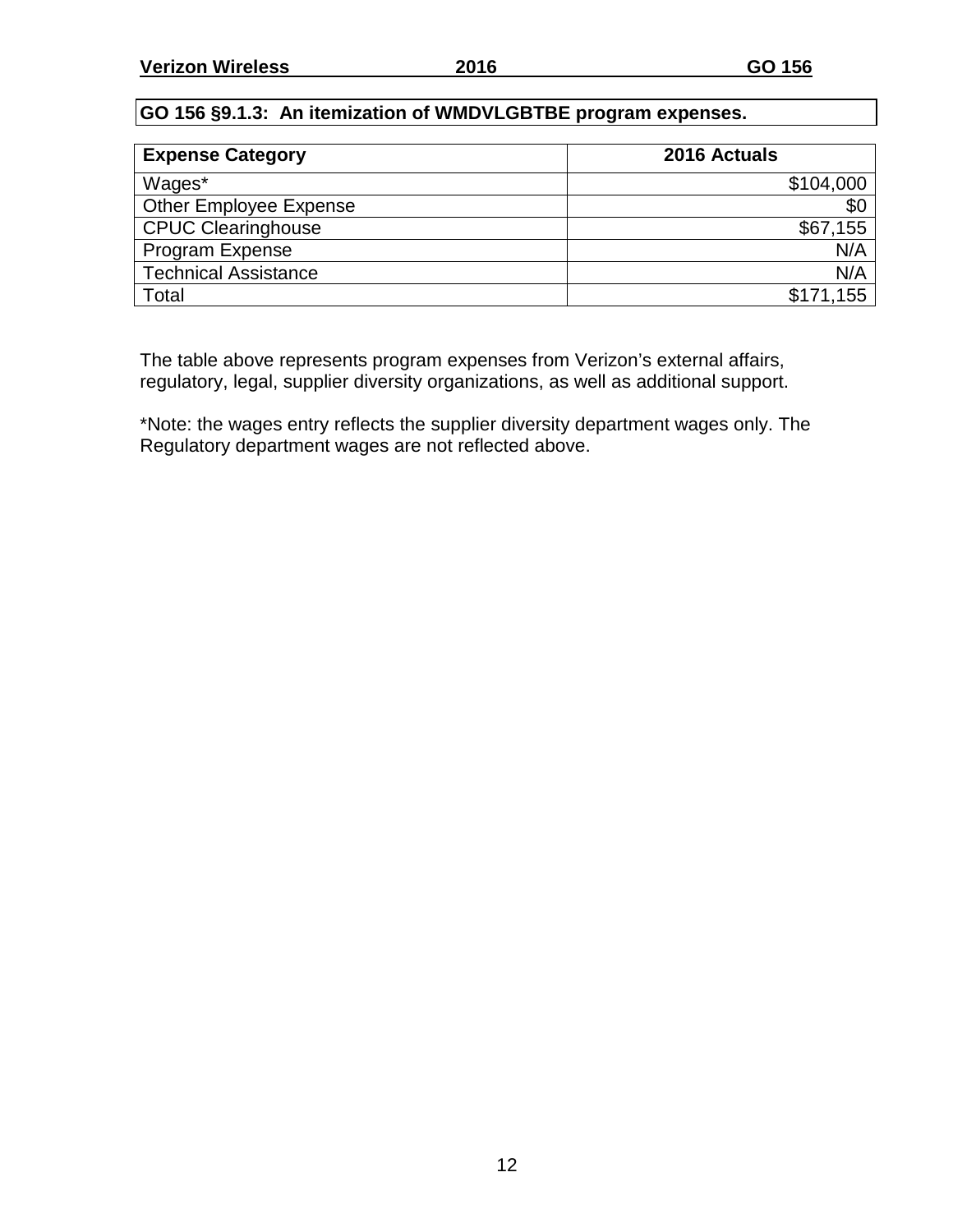#### **GO 156, § 9.1.4: A description of progress in meeting or exceeding set goals and an explanation of any circumstances that may have caused the utility to fall short of its goals**

In 2016, Verizon Wireless spent 22.9% of its procurement dollars with women, minority and disabled veteran owned business enterprises (WMDVBEs).

#### Women Business Enterprises (WBE)

WBE purchases accounted for \$114.6 million of total purchases, which is a 55% increase in spend over 2015. This increase in spend included approximately \$12M of spend with new women-owned suppliers.

#### Minority Business Enterprises (MBE)

MBE purchases accounted for over \$403 million of total purchases in 2016. Verizon continued its support of small and minority businesses by supporting California-based associations and organizations that have procurement events and initiatives for diverse communities. The team worked directly with Sourcing CSEs and cross-functional business teams to ensure that MBE suppliers were considered for opportunities. The enhanced focus on network cellular construction, network maintenance, and data network architecture through RFPs resulted in an increase of opportunities on a multi-tier basis. Through these efforts Verizon was able to identify potential suppliers in areas with low utilization, resulting in a year-over-year increase.

#### Disabled Veteran Business Enterprises (DVBE)

DVBE purchases accounted for over \$1M of total purchases. The supplier diversity team continued to partner with sourcing and the business to identify opportunities to include disabled veteran owned businesses into our procurement process which resulted in a \$1 million increase in spend year-over-year. In addition, the team worked closely with prime suppliers to include DVBEs for subcontracting opportunities.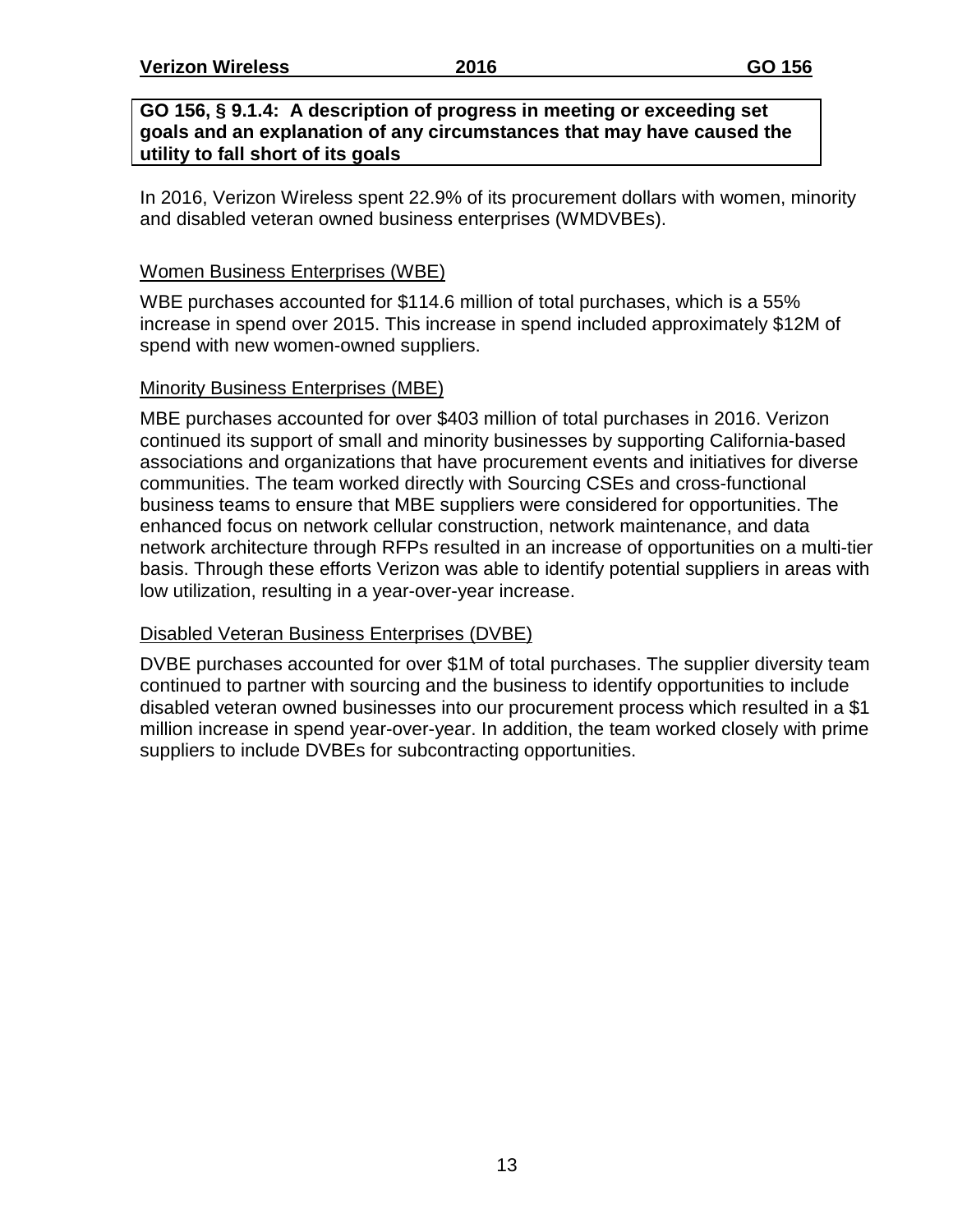#### **GO 156, § 9.1.5: A summary of prime contractor utilization of WMDVBE subcontractors.**

In 2016, Verizon Wireless continued with a multi-tier focus, identifying direct and subcontracting opportunities to increase spend across numerous categories. This focus included partnering with the business, as well as working with our primes suppliers, to ensure they engage diverse suppliers in their procurement processes. Our second tier spend increased by over 250% year-over-year. We also maintained various community alliances whose mission is to connect women, minority, and disabled veteran owned businesses to corporations for business opportunities.

Prime suppliers submitted second tier spend with WMDVBE suppliers in the following categories:

| <b>Verizon Wireless</b>                                            | 2016 Annual Report | G.O. #156 Sec. 9.1.5 |  |  |  |  |  |  |  |  |  |
|--------------------------------------------------------------------|--------------------|----------------------|--|--|--|--|--|--|--|--|--|
| \ SUMMARY OF PRIME CONTRACTOR UTILIZATION OF WMDVBE SUBCONTRACTORS |                    |                      |  |  |  |  |  |  |  |  |  |

|                | <b>Minority</b><br>Male | <b>Minority</b><br>Female | <b>Minority</b><br><b>Business</b><br><b>Enterprise</b><br>(MBE) | Women<br><b>Business</b><br><b>Enterprise</b><br>(WBE) | Women &<br><b>Minority</b><br><b>Business</b><br><b>Enterprise</b><br>(WMBE) | <b>Disabled</b><br>Veterans<br><b>Business</b><br><b>Enterprise</b><br>(DVBE) | <b>TOTAL</b><br><b>WMDVBE</b> |
|----------------|-------------------------|---------------------------|------------------------------------------------------------------|--------------------------------------------------------|------------------------------------------------------------------------------|-------------------------------------------------------------------------------|-------------------------------|
| Direct \$      | \$390,744,394           | \$8,178,534               | \$398,922,928                                                    | \$101,867,123                                          | \$500,790,051                                                                | \$953,390                                                                     | \$501,743,441                 |
| Subcontracting | \$12,575,364            | \$8,918,190               | \$21,493,554                                                     | \$12,709,403                                           | \$34,202,957                                                                 | \$65,983                                                                      | \$34,268,940                  |
| Total          | \$403,319,758           | \$17,096,724              | \$420,416,481                                                    | \$114,576,526                                          | \$534,993,008                                                                | \$1,019,373                                                                   | \$536,012,381                 |
|                |                         |                           |                                                                  |                                                        |                                                                              |                                                                               |                               |

| Direct %       | 7%<br>16. | 0.3% | 17.0% | 4.3% | 21.3% | 0.1% | 21.4% |
|----------------|-----------|------|-------|------|-------|------|-------|
| Subcontracting |           |      |       |      |       |      |       |
| %              | 0.5%      | J.4% | 0.9%  | 0.6% | . 5%  | 0.0% | 1.5%  |
| Total %        | 17.2%     | 0.7% | 17.9% | 4.9% | 22.8% | 0.1% | 22.9% |

| <b>Procurement</b> | \$2,344,685,749 |
|--------------------|-----------------|
|--------------------|-----------------|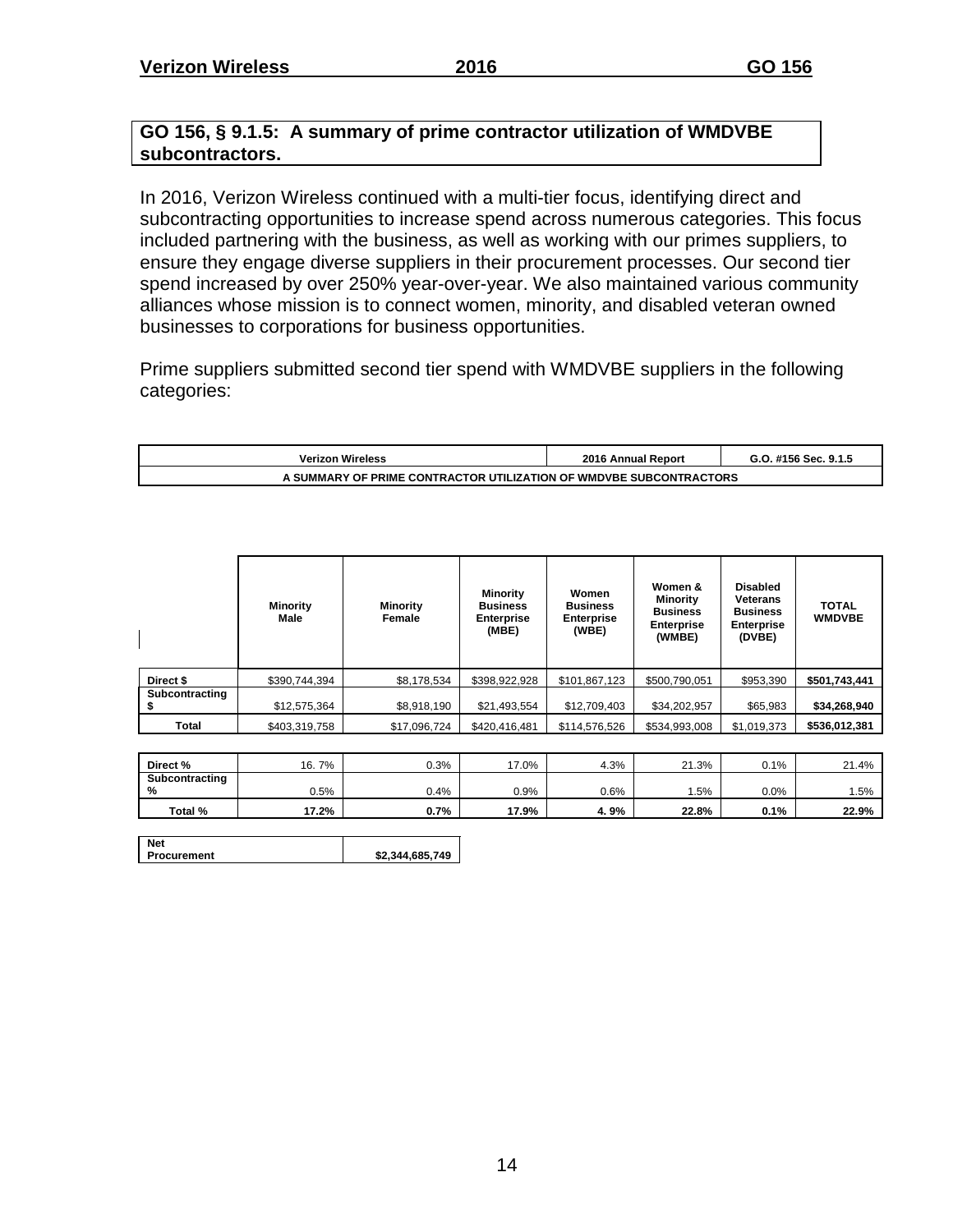#### **GO 156, § 9.1.6: A list of WMDVLGBTBE complaints received during the past year, accompanied by a brief description of the nature of each complaint and its resolution or current status.**

Verizon Wireless is proactive in resolving issues that arise as a result of direct or subcontracting relationships. There were no formal complaints in 2016.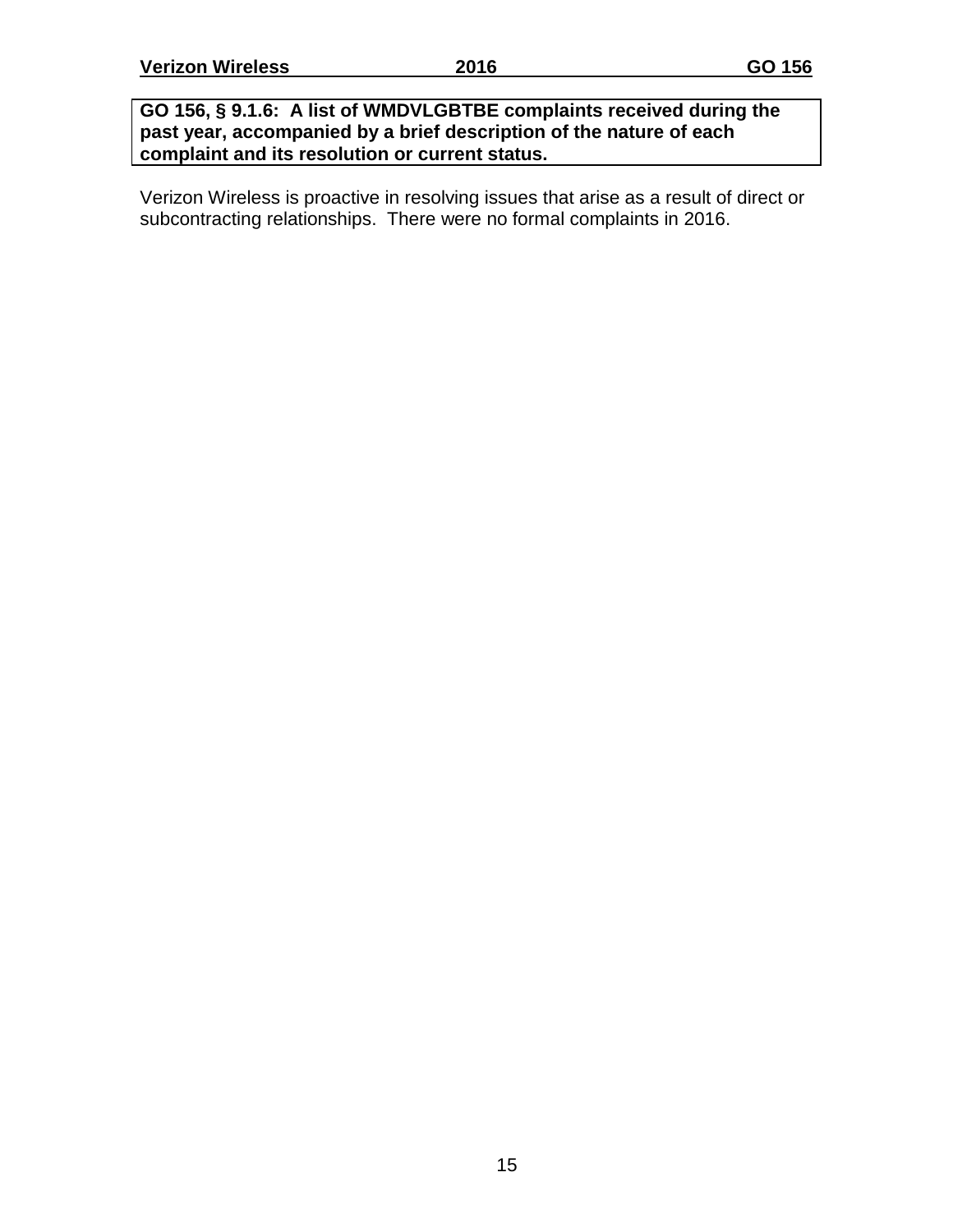#### **GO 156, § 9.1.7: Summary of purchases/contracts for products/services in excluded categories**

Verizon Wireless did not exclude any product/service category from its purchase base. Only exclusions specifically stated in General Order 156, Section 8 such as payments to other utilities, government fees and taxes and Verizon affiliates are excluded.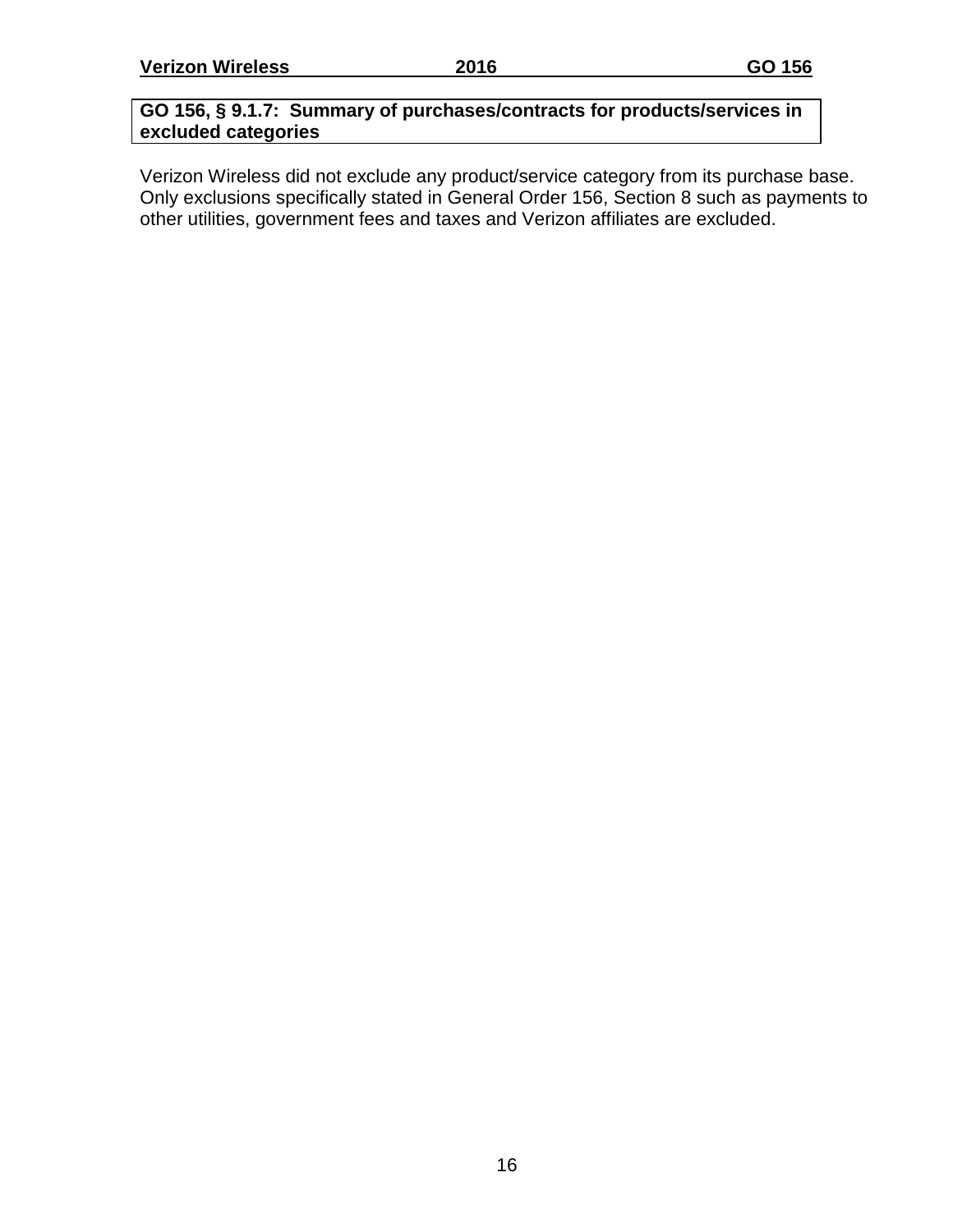#### **GO 156, § 9.1.8: A description of any efforts made to recruit WMDVLGBTBE suppliers of products or services in procurement categories where WMDVLGBTBE utilization has been low, such as legal and financial services, fuel procurement, and areas that are considered highly technical in nature.**

#### **LEGAL SERVICES**

Verizon has committed itself to the Commission's efforts to increase supplier diversity within the legal profession. Verizon's legal diversity commitments and efforts include:

#### The Association of Corporate Counsel's Call To Action

Verizon continues its corporate-wide efforts in support of this commitment to diversity in the law profession undertaken several years ago. The specific initiatives discussed in Verizon's 2006 General Order 156 Supplier Diversity Report (2006 Report) are ongoing.

#### Annual and Quarterly Diversity Reporting Requirements

Outside counsel are required to provide an annual diversity report to the Verizon Legal department, which reaffirms Verizon's continued interest and focus on this topic.

#### Engage Excellence Program

One way Verizon supports diversity and inclusion is through the Engage Excellence Program. Engage Excellence is a minority lawyer inclusion incentive program, specifically designed for corporate law departments and their law firm partners to work together to increase business opportunities for ethnic minority and openly LGBT attorneys. Engage Excellence was launched by Verizon in partnership with Walmart, Dupont and General Mills in 2014 after the National Association of Law Placement (NALP) 2012-13 Law Firm Data revealed that despite the Call to Action and multiple pronouncements to diversify the legal profession - the number of ethnically diverse and openly LGTB partners have actually decreased. In fact, NALP data shows that only 6.7% of law firm partners are ethnically diverse – 1.91% Hispanic; 1.73% Black; and 2.5% Asian, and only 1.58% of partners are openly LGBT. The percentage of minority women partners is dramatically worse; according to NALP, only 2.16% of partners are minority women – 0.48% Hispanic women; 0.60% Black women; and 0.89% Asian women. Through Engage Excellence, Verizon is selecting top talent diverse lawyers both as lead counsel and as members of teams to work on significant Verizon matters.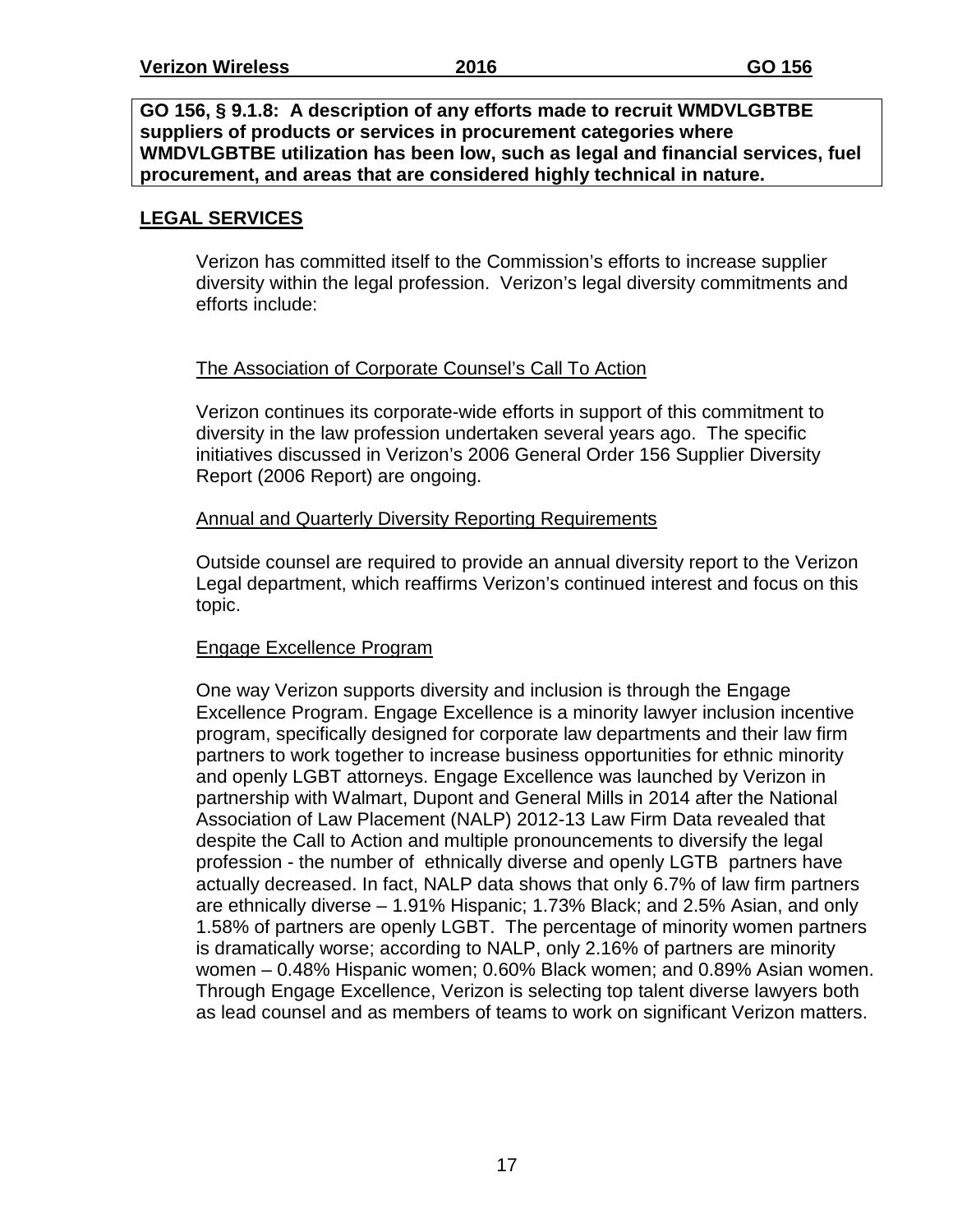**GO 156, §9.1.9: Utilities shall retain all documents and data they rely on in preparing their WMDVLGBTBE annual report for the longer of either three years or in conformance with the utilities' individual document retention policies, and shall provide these documents and data to the Commission upon request.**

Verizon Wireless will comply with the requirements specified in GO156.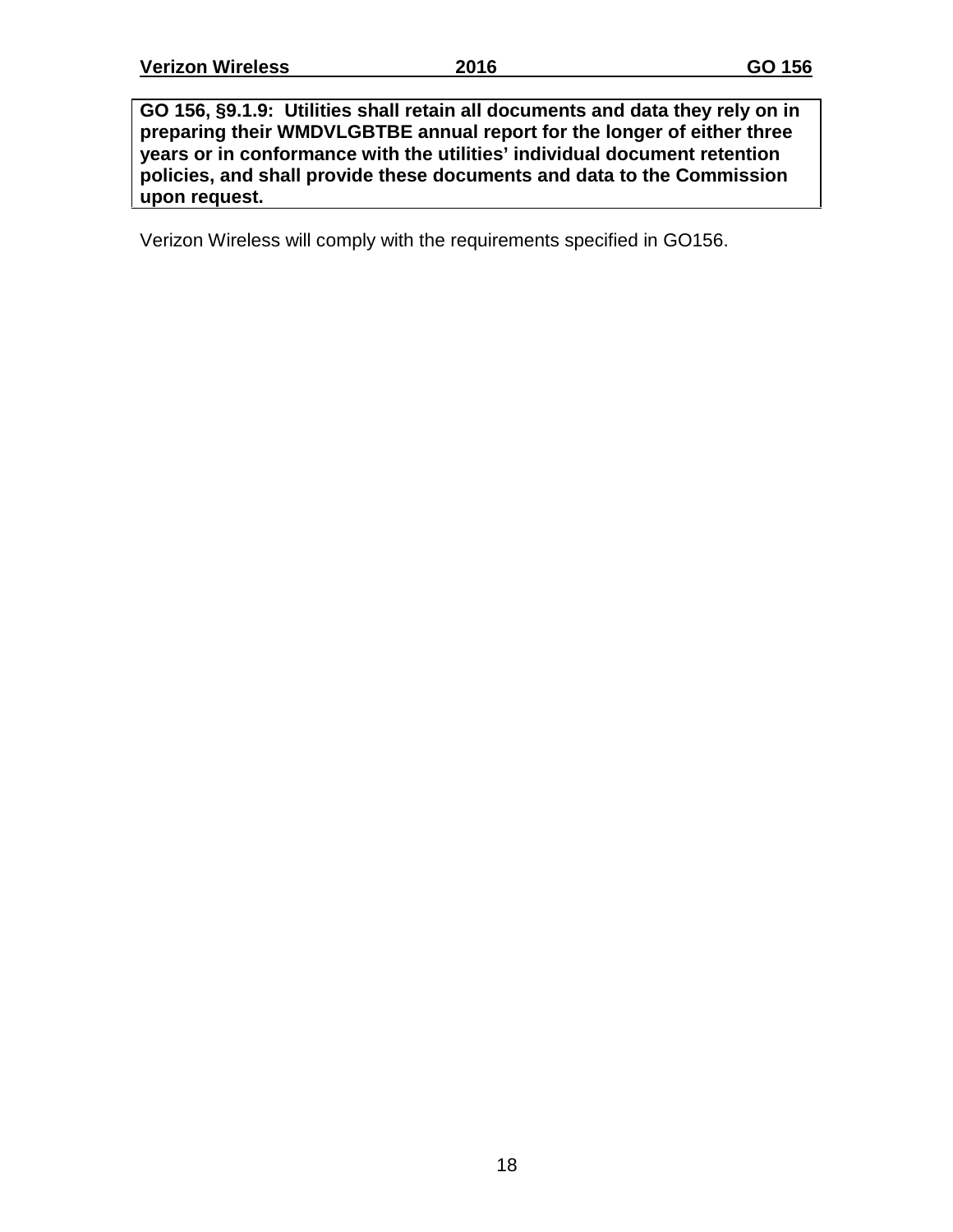**GO 156, §9.1.10a Each utility which elects to report fuel procurement separately must file with the Executive Director by March 1 of each year, beginning in 1991, a separate detailed and verifiable report on WMDVLGBTBE participation in fuel markets.**

This section does not apply to Verizon.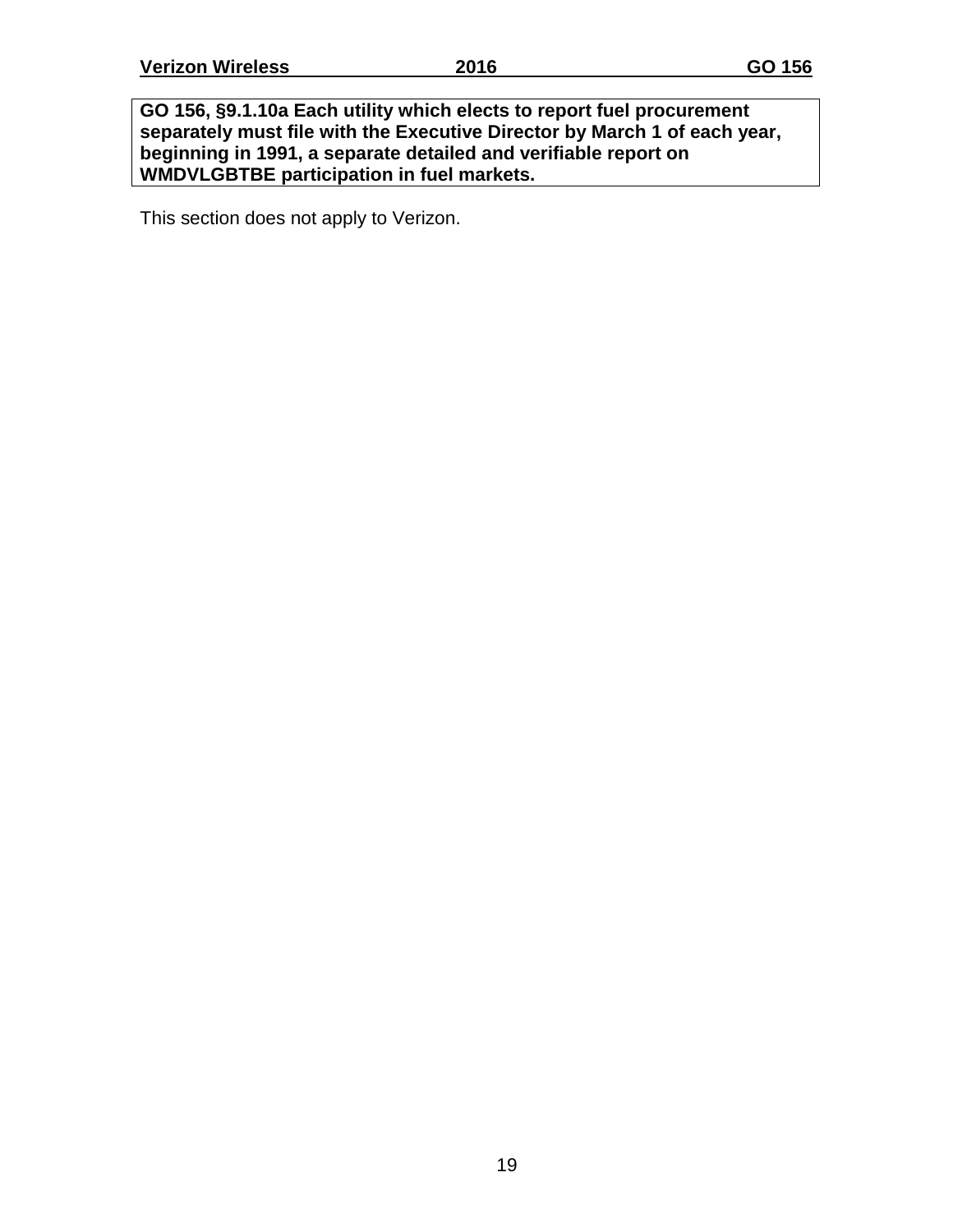**GO 156, §9.1.10b: Utilities shall summarize WMDVLGBTBE purchases and/or contracts in product and service categories that include renewable and nonrenewable energy, wireless communications, broadband, smart grid, and rail projects, in addition to their current reporting categories. Utilities have discretion to segregate overlapped dollars.**

The WBE, MBE, and DVBE summary of purchases in the product and service categories indicated above are depicted in Verizon Wireless's Exhibit A.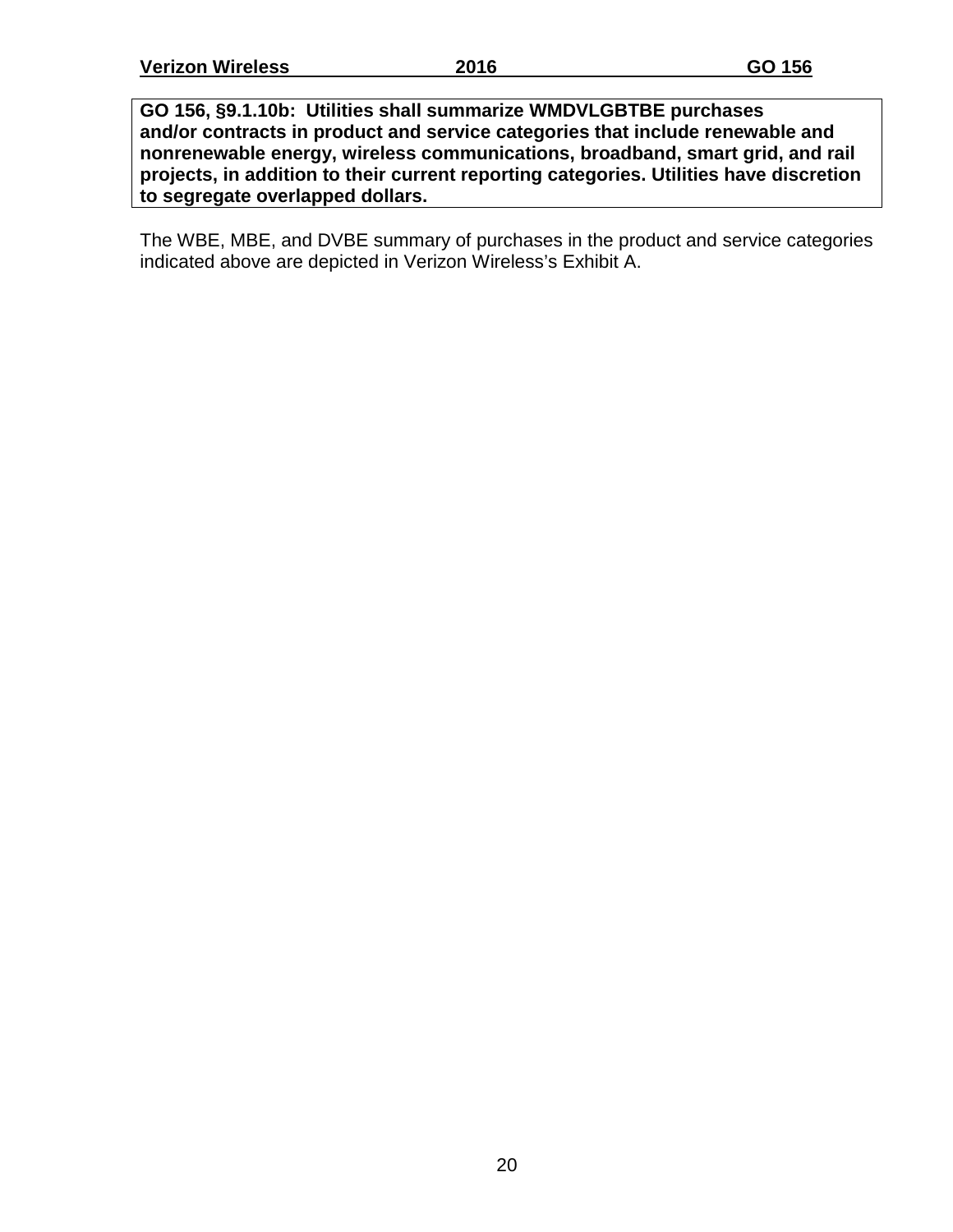Section 10 of GO 156 requires utilities to discuss their plans to increase spend in supplier diversity for the next reporting year. Verizon Wireless' plan is as follows:

**GO 156, §10.1.1: Short, mid and long terms goals by product and service category.** *EXHIBIT B.*

Exhibit B shows Verizon Wireless has surpassed the overall goal of 21.5%. The company is on track to meet the short, mid and long-term GO 156 goals, by ethnicity and gender, as required by Section 8.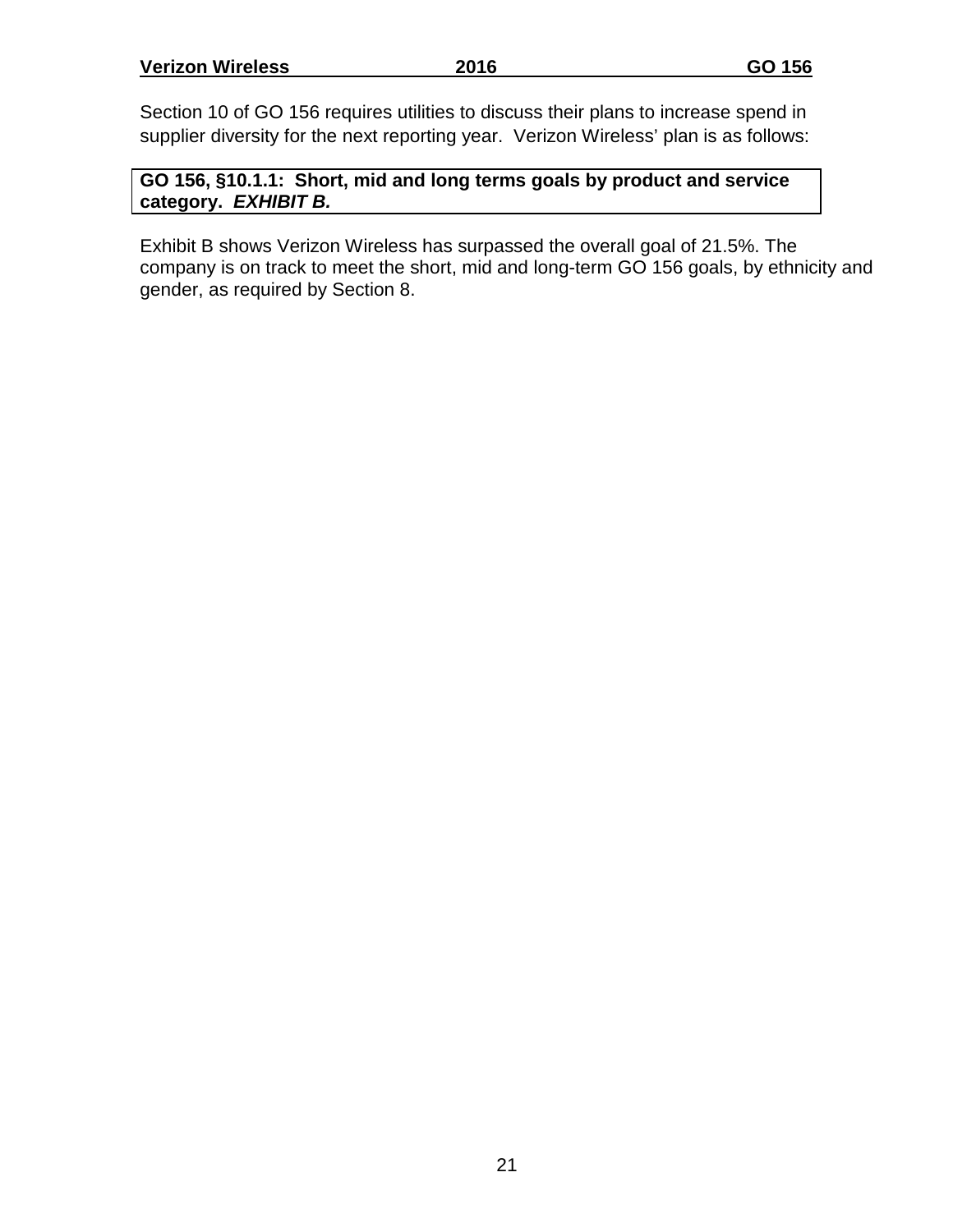**GO 156, §10.1.2: A description of WMDVLGBTBE program activities planned for the next calendar year (internal program activities).**

#### **PLANNED WMDVLGBTBE PROGRAM ACTIVITIES FOR 2017**

Verizon will continue to make concerted efforts to strengthen its supplier diversity results:

#### Internal Program Activities

Verizon is committed to its supplier diversity program and drives for continuous improvement across all lines of business. Our strategy is to continually partner with a qualified diverse supplier base with the right capabilities and capacity to enable mutual success, create superior solutions for our customers, value for our shareholders, engagement from our employees and positive impact to the communities we serve. We will continue to do the following:

#### In reach and Awareness

- Analyze, develop and implement strategic plans to increase opportunities and commitments to existing diverse suppliers.
- Identify, develop and retain a bench of qualified and certified WMDVLGBTBE suppliers to meet Verizon's business needs.
- Increase participation on cross functional teams for RFPs and contracts to drive inclusion of diverse suppliers.
- Drive the inclusion of qualified diverse suppliers as subcontractors/ $2<sup>nd</sup>$  tier suppliers in Verizon procurement opportunities.
- Analyze and increase utilization in low and non-traditional services such as legal, financial and investment management areas.
- Continue to strategically partner and collaborate with internal business units and suppliers to develop and implement strategies to increase diverse spend.
- Assess direct and indirect procurement opportunities by identifying key RFPs with an impact on Verizon California and proactively work with the cross-functional teams to emphasize key strategies.
- Partner with Sourcing and strategic prime suppliers to ensure multi-tier diversity inclusion.
- Leverage internal customer groups outside of the sourcing process whose functions impact use of key California suppliers. Ensure WMDVLGBTBEs are included in the competitive process for contract opportunities.
- Communicate Verizon's short and long term supplier diversity related strategic directions to key internal stakeholders.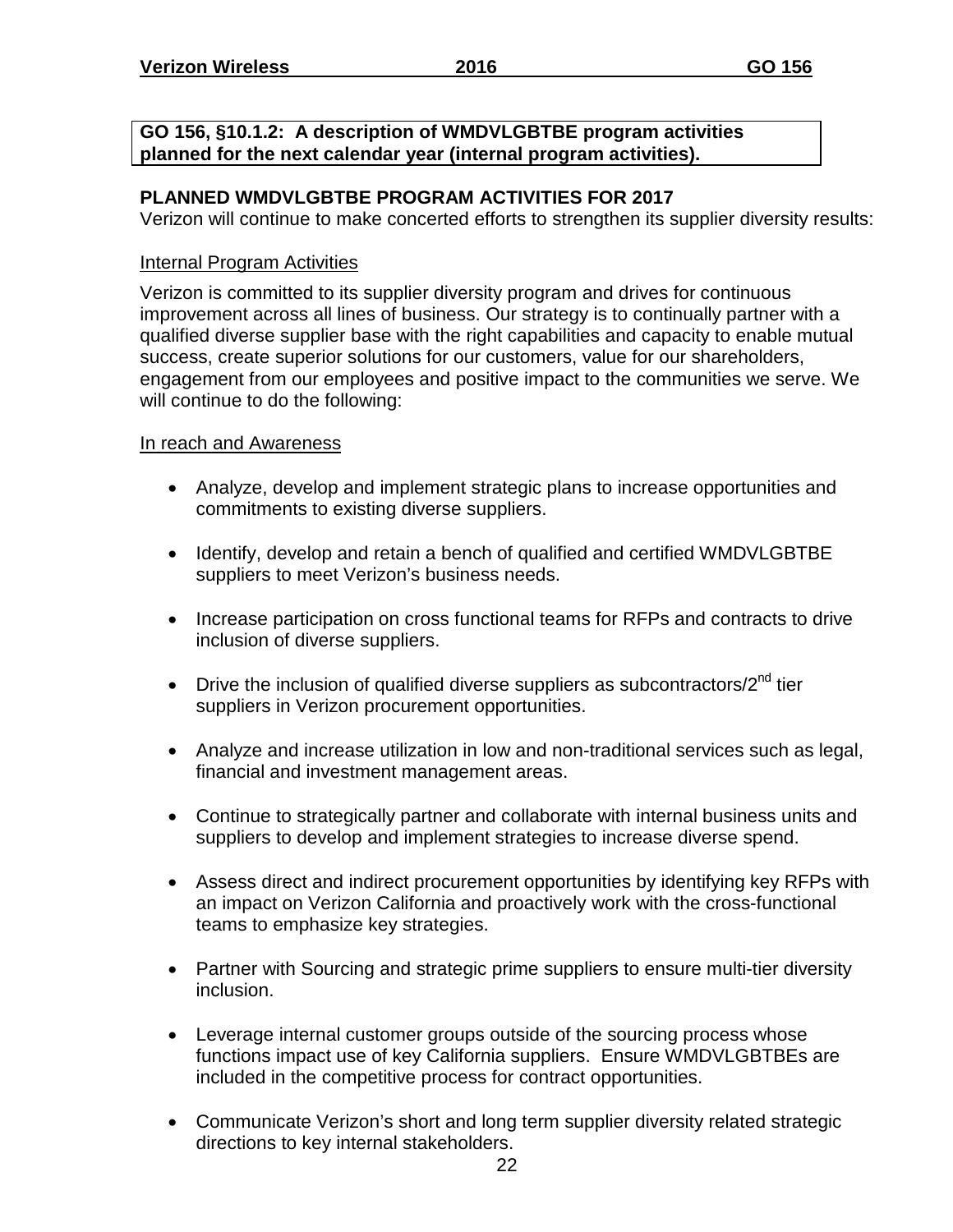- Educate, increase awareness and work closely with prime suppliers to ensure they meet their utilization requirements.
- Consistently monitor, review and analyze reports to track progress to ensure diversity initiatives are being executed.
- Conduct ongoing quantitative analysis of overall supplier diversity performance by internal business units.
- Collaborate with minority and non-minority advocacy organizations and prime contractors to support doing business with and encourage economic development of minority, women-owned and disabled veteran suppliers and contractors.
- Host training to Verizon employees enterprise-wide.
- Support and mentor suppliers by building on their successes, providing favorable feedback, and suggest partnerships with organizations that are working to improve their opportunities.
- Encourage prime suppliers to diversify their own base of suppliers and subcontractors, and develop relationships that would be mutually beneficial.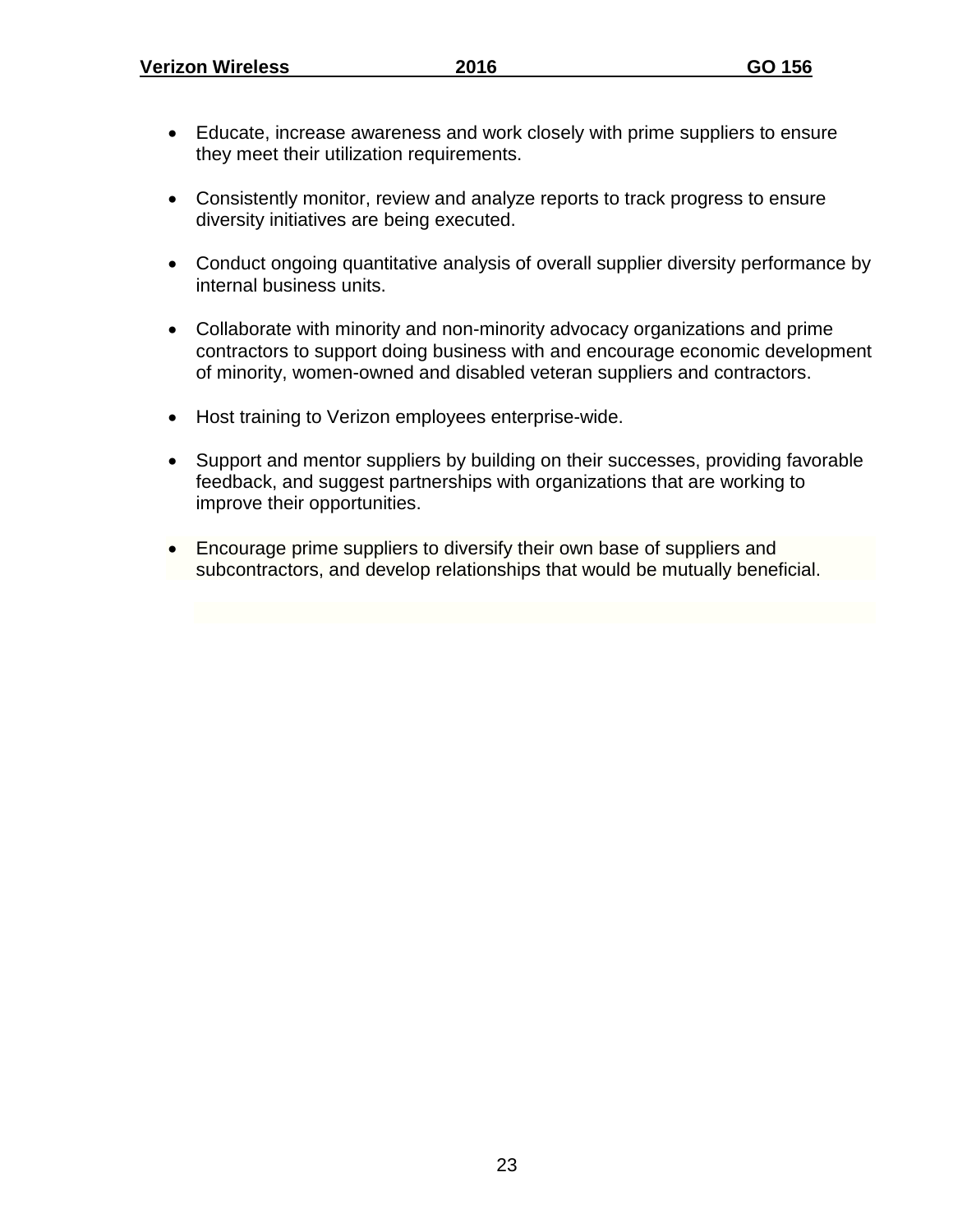#### **GO 156, §10.1.2: A description of WMDVLGBTBE program activities planned for the next calendar year (external program activities).**

#### External Program Activities

We understand a successful supplier diversity program requires objective setting, goals alignment and relationship management. We make a point to develop strong relationships with diverse suppliers to assist them in achieving success. The Supplier Diversity team manages programs to optimize exposure and ensure diverse suppliers are given opportunities to compete for our business, and we have developed very detailed metrics and reports that enable us to effectively monitor our results and identify areas of improvement and opportunities, including:

#### Outreach and Advocacy

- Providing guidance and training to Prime Suppliers on Tier Two Spend reporting.
- Support and partnership with various Chambers of Commerce and business associations to conduct one-on-one meetings between WMDVLGBTBEs and Verizon Category Managers to discuss both current opportunities in California and general Verizon requirements for the applicable product or service.
- Hosting webinars with diverse suppliers on "How to do business with Verizon".
- Host Verizon Premier Supplier Academy to educate, engage, and promote awareness of Verizon's requirements and opportunities with diverse suppliers in network technology fields.
- Develop existing WMDVLGBTBEs for 2<sup>nd</sup> tier strategic opportunities.
- Encouraging diverse suppliers to achieve and maintain certifications, and to enter and update their profiles on our website registration database.
- Participate in local, regional and national supplier diversity events which include: conferences, forums, symposiums, trade fairs, workshops and panels.
- Leverage active partnerships with the CPUC, Joint Utilities, the Elite Service Disabled Veteran Owned Business Network (SDVOB), and various chamber organizations to build awareness of Verizon's procurement requirements.
- Monitor results and work closely with prime suppliers to ensure that they meet their  $2^{nd}$  tier utilization requirements and review and expand areas of opportunity for diverse spend.
- Continuing our investment in and partnering with California minority business associations to provide their members with technical assistance programs.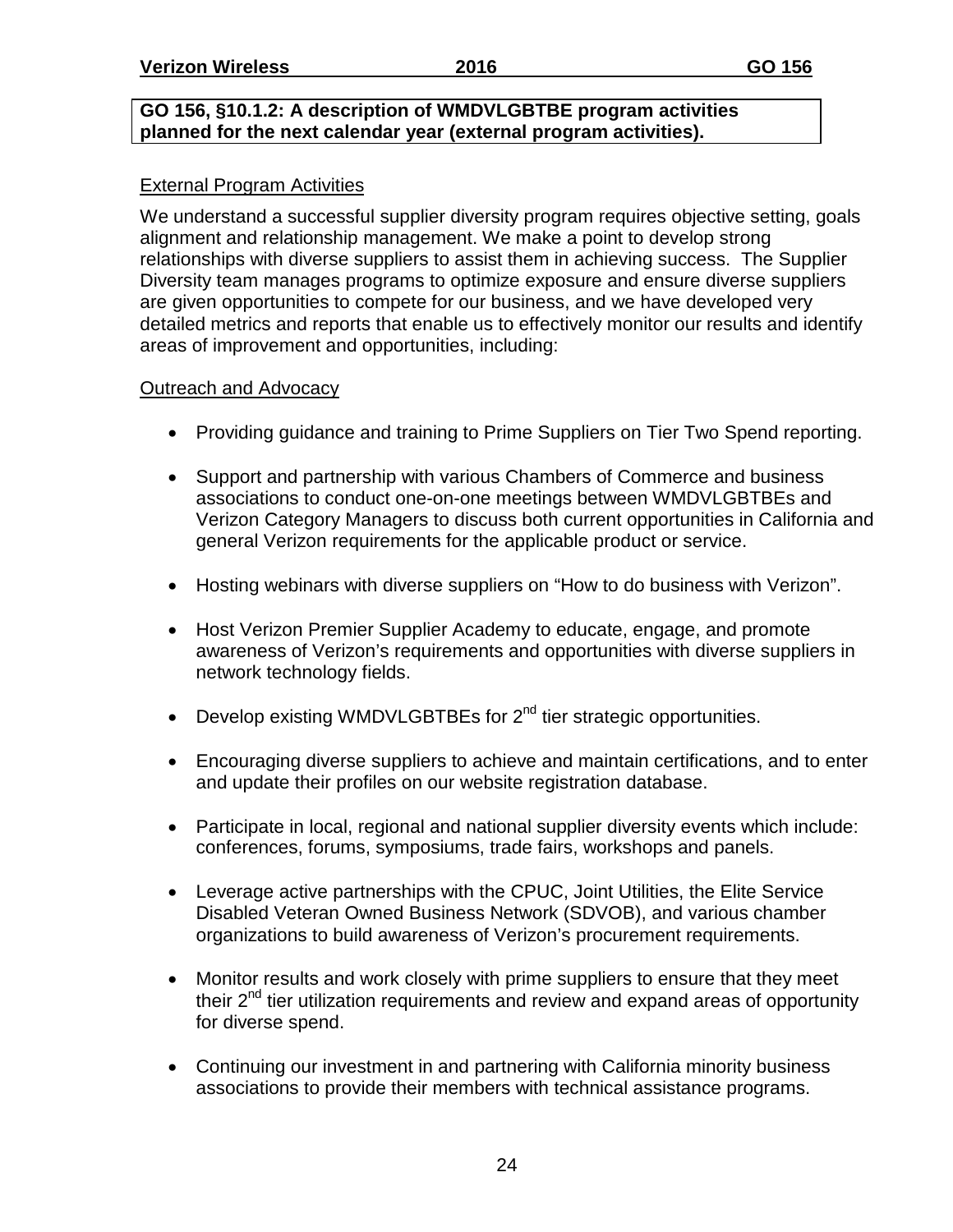- Highlight program success and communicate areas of opportunities to diverse supplier community.
- Partner with the NGLCC to increase bench qualified of LGBTBEs.
- Identify existing suppliers that have not obtained Third Party certification and encourage certification.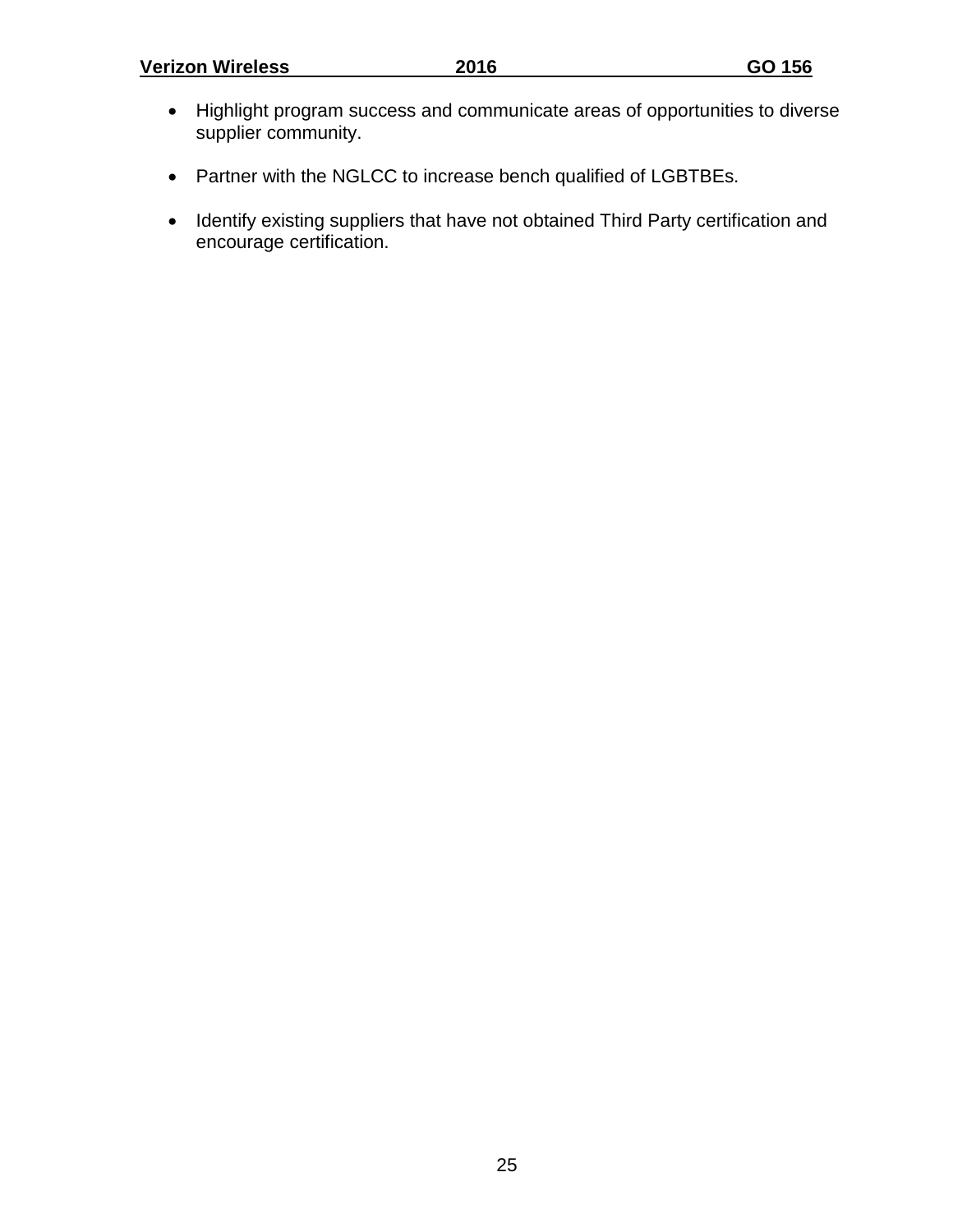**GO 156, §10.1.3: Plans for recruiting WMDVLGBTBE suppliers of products or services where WMDVLGBTBE utilization has been low, such as legal and financial services, fuel procurement, and areas that are considered highly technical in nature.**

- The company will continue to partner with community alliances, which promote and support the development of diverse suppliers.
- Continue participation in relevant forums throughout the state in order to identify diverse suppliers in these areas.
- We will continue to benchmark with other utilities to identify diverse suppliers in low utilization areas.
- Verizon will continue to work with prime suppliers in such areas as technology, legal and financial services to encourage the use of WMDVLGBTBEs.
- Continue to develop and leverage best practices within the industry for enhancing sustainable supplier diversity growth.
- Verizon will utilize the numerous diverse databases for sourcing.
- Verizon will continue to focus on recruiting, identifying and positioning DVBE suppliers for key RFP opportunities.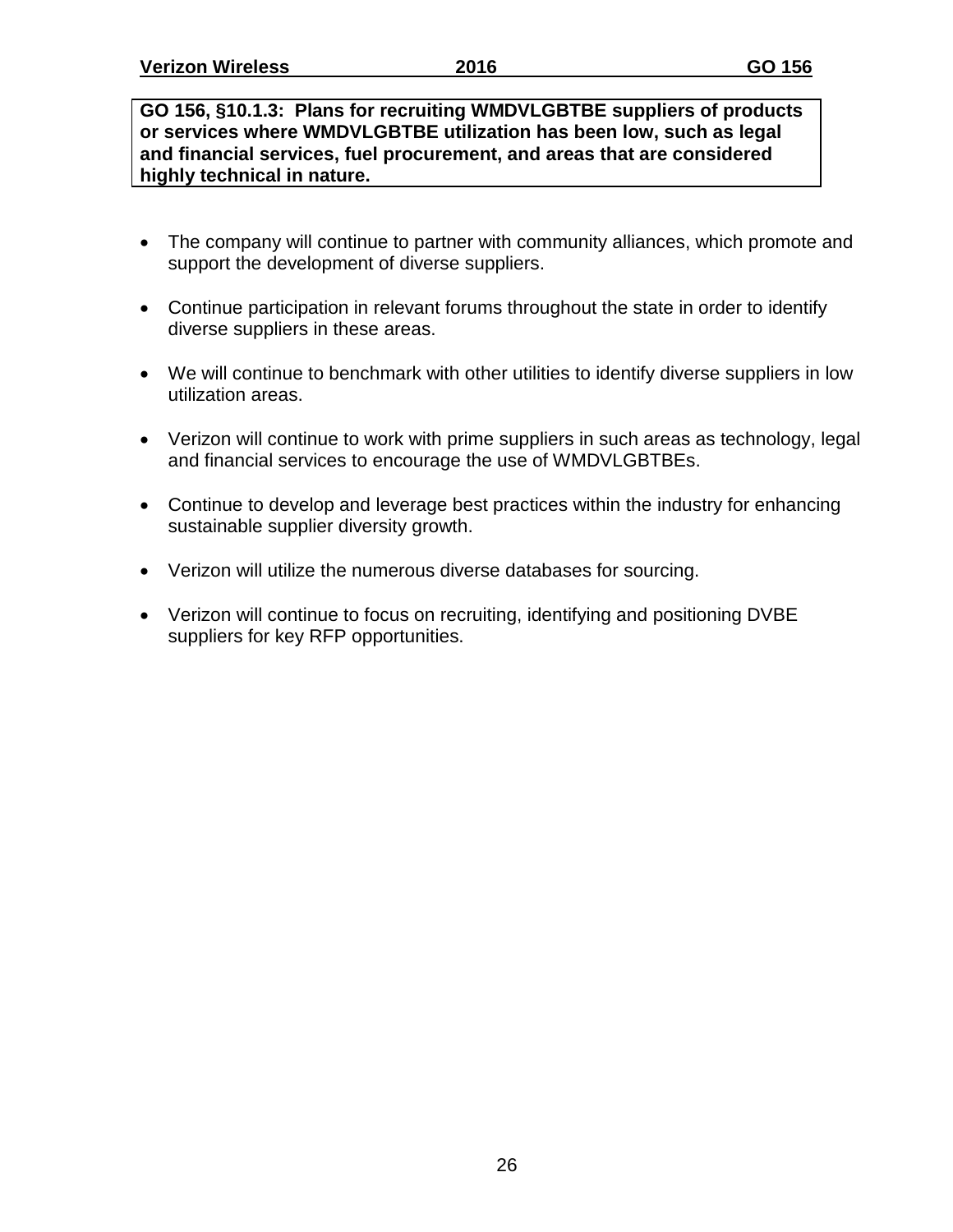**GO 156, §10.1.4: Plans for seeking and/or recruiting WMDVLGBTBE suppliers of products or services in any "excluded category" of products or services which has been removed from the procurement dollar base used to set goals because of the established unavailability of WMDVLGBTBE suppliers.**

The CPUC issued Decision 05-11-024 on November 13, 2005 in which it eliminated the use of exclusions in reporting diversity procurement results. Verizon Wireless has not used exclusions in providing this report.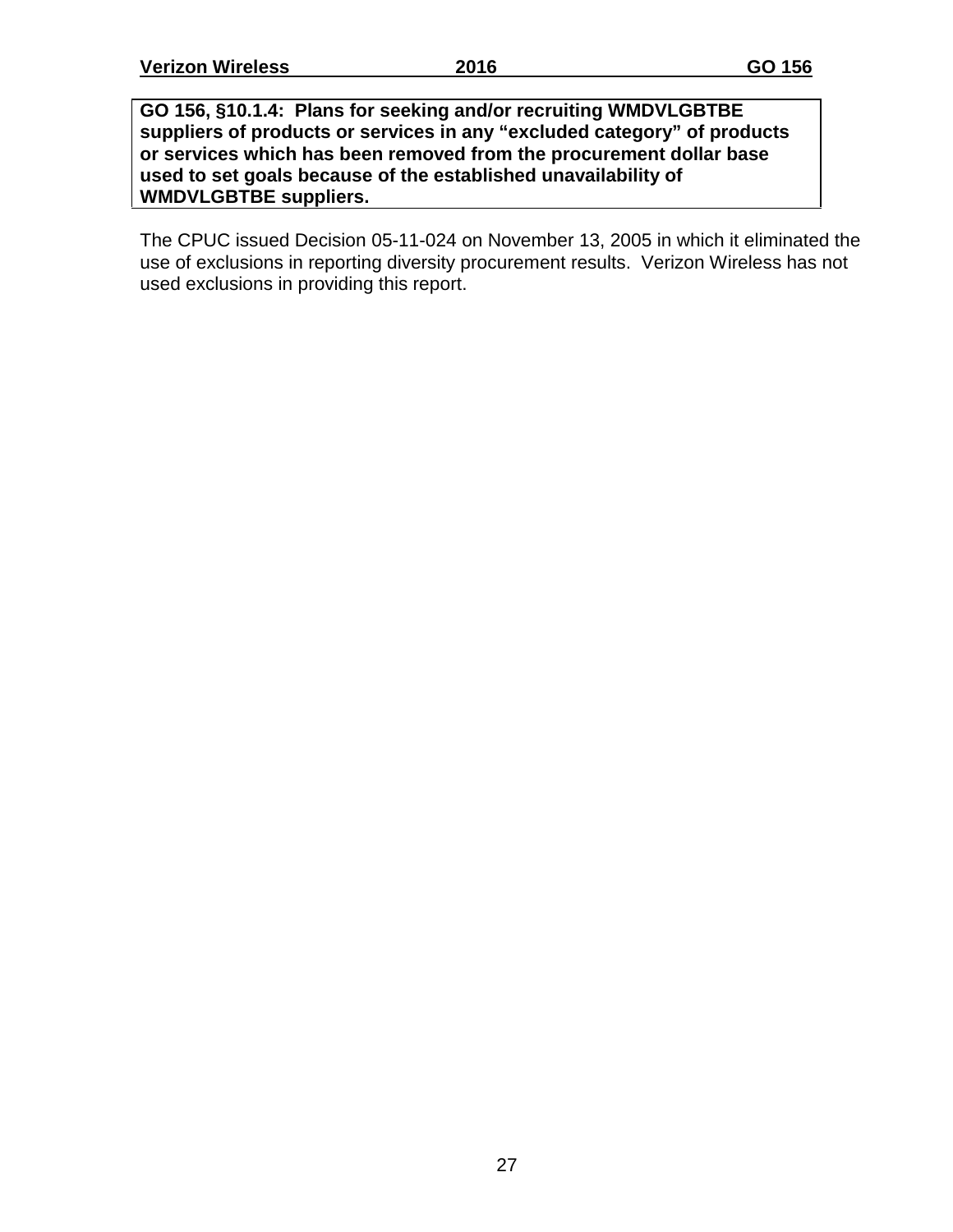#### **GO 156, §10.1.5: Plans for encouraging both prime contractors and grantees to engage WMDVLGBTBE in subcontracts in all categories that provide subcontracting opportunities.**

We continue to build into our contracts commitments for procurement with diverse suppliers in support of our principles and to encourage diversity in supplier development, growth and utilization. Prime suppliers are required to report their WMDVLGBTBE subcontracting activity to Verizon on a quarterly basis. We believe that driving diverse supplier utilization through our supply chain will fuel the economy in the diverse business community and provide a multiplier effect for diverse business utilization.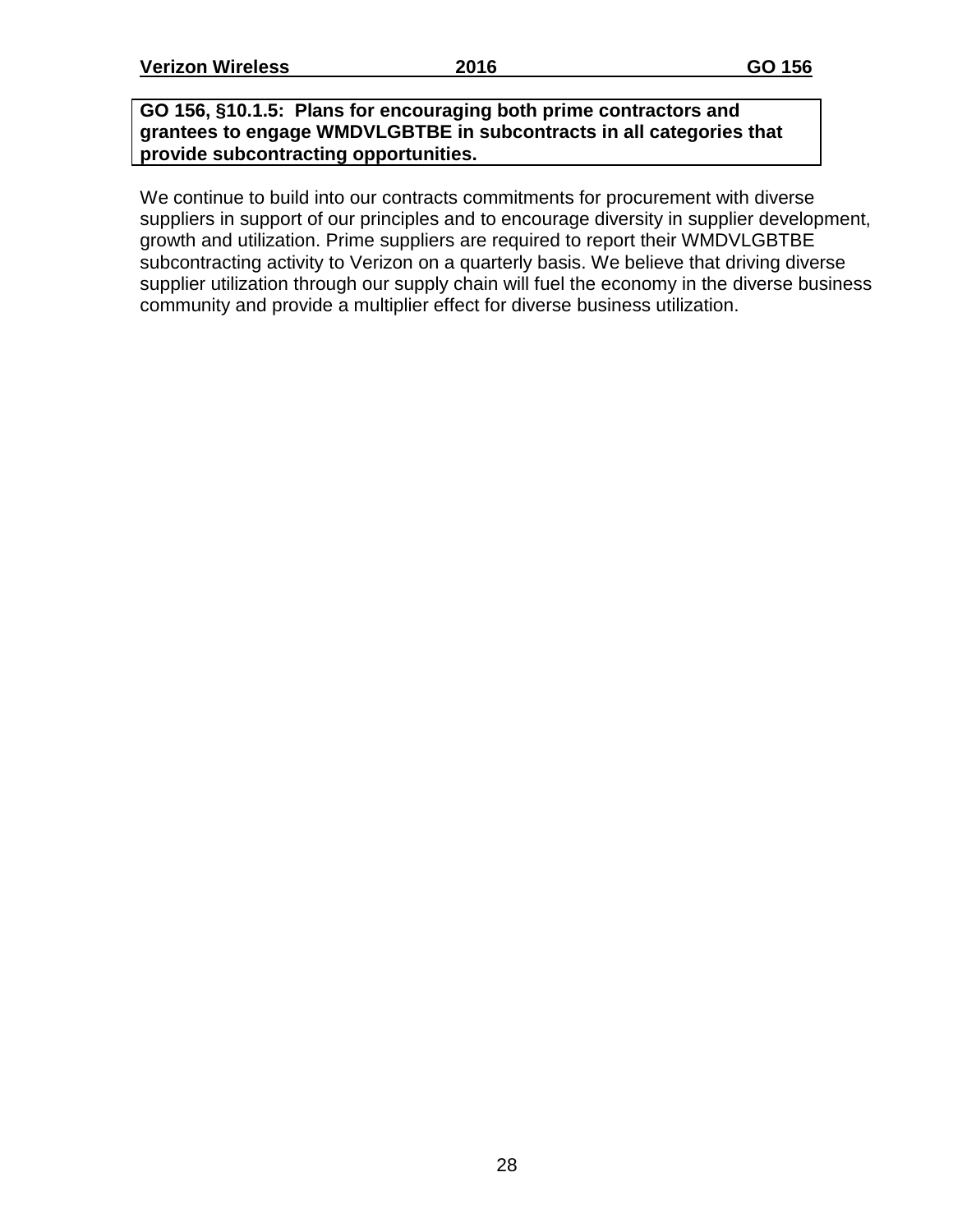### **GO 156, §10.1.6: Plans for complying with WMDVLGBTBE program guidelines.**

Verizon Wireless will comply with the General Order 156 program guidelines.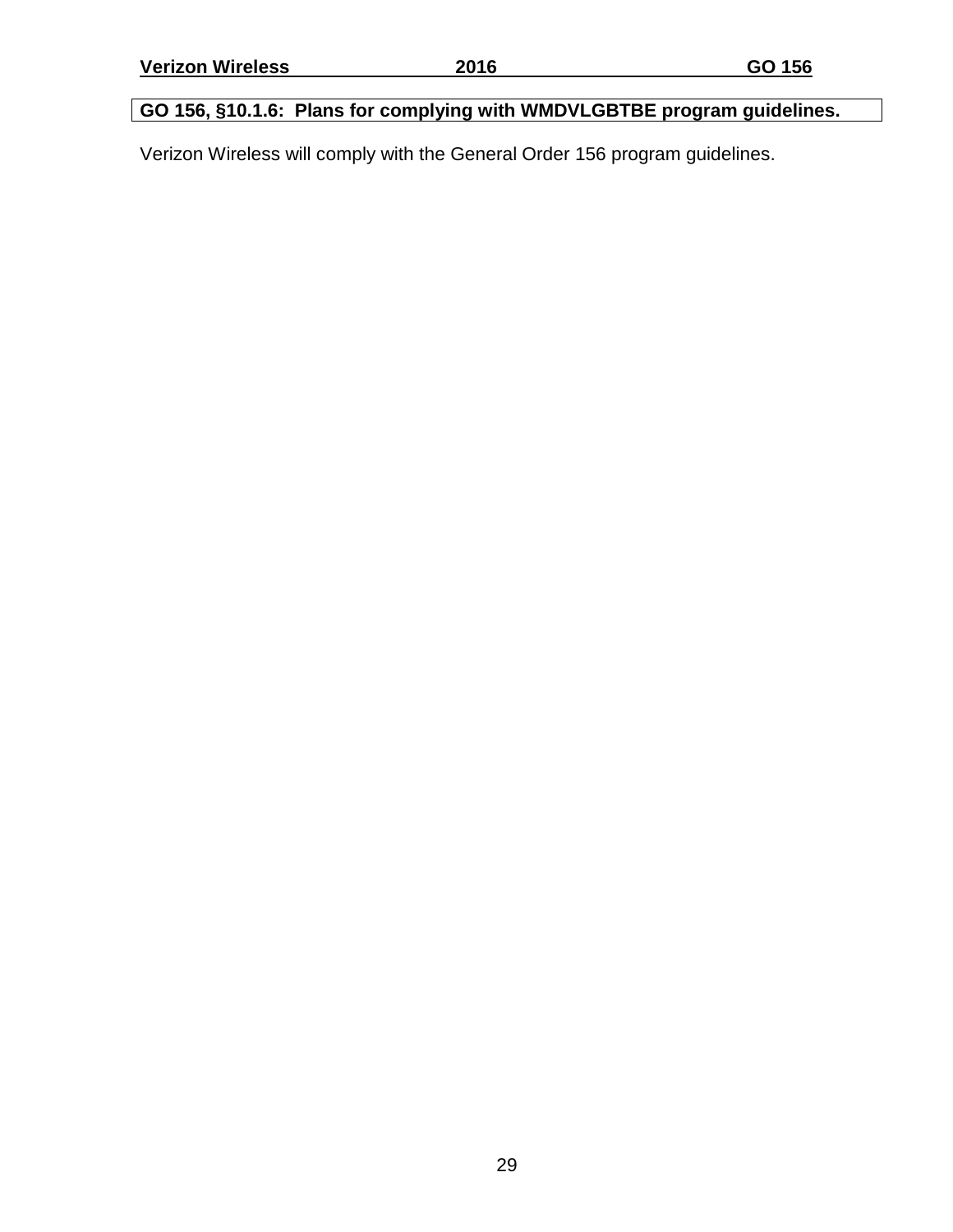|                 | <b>Product/Service Detail</b><br><b>Exhibit A</b><br>Section 9.1.2 VERIZON WIRELESS<br>Period Reporting: January 2016 thru December 2016 |                                 |                         |                   |                     |                    |                 |                 |                   |                   |                          |                |                           |                             |                                        |                                                  |                            |                              |                                        |                                      |  |
|-----------------|------------------------------------------------------------------------------------------------------------------------------------------|---------------------------------|-------------------------|-------------------|---------------------|--------------------|-----------------|-----------------|-------------------|-------------------|--------------------------|----------------|---------------------------|-----------------------------|----------------------------------------|--------------------------------------------------|----------------------------|------------------------------|----------------------------------------|--------------------------------------|--|
|                 |                                                                                                                                          |                                 | <b>African American</b> |                   | Asian-Pacific       |                    | Native American |                 |                   | Hispanic          | Not Identified by Ethnic |                | Men                       | Women                       | <b>MBE</b>                             | <b>WBE</b>                                       | <b>DVBE</b>                | <b>MWDVBE</b>                |                                        | <b>Total Company</b>                 |  |
| SIC<br>Category | <b>Product/Service Description</b>                                                                                                       |                                 | Male                    | Female            | Male                | Female             | Male            | Female          | Male              | Female            | Male                     | Female         | Total<br>Minority<br>Male | Total<br>Minority<br>Female | Total<br>Minority<br>Business<br>(MBE) | Non-<br>Winority<br>Women<br>Business<br>Busines | <b>Disabled</b><br>Veteran | Minority,<br>Women,<br>& DVE | Non-<br>MWDV<br>Procurem<br>ent<br>ent | 2016 Total<br>Company<br>Procurement |  |
|                 | Agricultural Services                                                                                                                    |                                 |                         |                   |                     |                    |                 |                 |                   |                   |                          |                |                           |                             |                                        |                                                  |                            | $\sqrt{2}$                   | 3.504.959                              | 3.504.959                            |  |
|                 | Construction - General Contractors                                                                                                       | $O_{\text{A}}$<br>s.            | 00                      | 0.00              | 0.00                | 0.00               | 0.00<br>50,913  | 00 <sup>0</sup> | 0.00              | 0.00<br>865,238   | 0.00                     | 000            | <b>O</b> OI<br>50,913     | 0 <sub>m</sub><br>865.238   | 0 <sub>0</sub><br>916,152              | 0 <sub>0</sub>                                   | 0 <sub>0</sub><br>53,756   | 0.00<br>969,908              | 100 $f$<br>65,973,299                  | 100.0<br>66,943,207                  |  |
|                 | & Operative Builders                                                                                                                     |                                 | 0.00                    | 0.00              | 0.00                | 0.00%              | 5.56            | 0.00            | 0.00%             | 0.00%             | $0.00^{\circ}$           | 0.00           | 0.08                      | 1.29                        | 1.37                                   | 0.00                                             | 0.08                       | 1.45                         | 98.55                                  | 100.00                               |  |
|                 | Heavy Construction, Except Building                                                                                                      |                                 |                         |                   |                     |                    |                 |                 | 2.486.084         |                   |                          |                | 2.486.084                 |                             | 2.486,084                              | 6.859.02                                         |                            | 9.345.104                    | 34.741.25                              | 44.086.35                            |  |
|                 | Construction, Contractor                                                                                                                 |                                 | 0 <sub>0</sub>          | 00                | 0 <sub>0</sub>      | 0.00               | 0.00            | 0.00            | 5.64%             | 0.00%             | 0.00                     | 0.00           | 5.64                      | 0 <sub>0</sub>              | 5.64                                   | 15.56<br>255.02                                  | 0.00                       | 21.26<br>255,024             | <b>78.8</b><br>56,074,656              | 100.00<br>56,329,68                  |  |
|                 | Construction - Special Trade<br>Contractors                                                                                              |                                 | 0.00                    | 0.00              | 0.00                | 0.00               | 0.00%           | 0.00            | 0.00              | 0.00%             | 0.00                     | 0.00           | 0.00                      | 0.01                        | 0.00                                   | 0.45                                             | 0.00                       | 0.45                         | 99.5                                   | 100.00                               |  |
|                 | 27 Printing, Publishing and Allied                                                                                                       | - S                             |                         |                   |                     |                    |                 |                 |                   |                   |                          |                |                           |                             |                                        |                                                  |                            |                              | 6.275.399                              | 6.275.399                            |  |
|                 | Industries                                                                                                                               | $\frac{9}{6}$<br>ડ              | 0.00                    | 0.00              | 0.00                | 0.00               | 0.00            | 0.00'           | 0.00%             | 0.00%             | 0.00                     | 0.00           | 0.00                      | 0.01                        | 0.00                                   | 0.00                                             | 0.00                       | $0.00^{\circ}$               | 100.0<br>8,065,146                     | 100.00<br>8,065,146                  |  |
|                 | Fabricated Metal Products                                                                                                                |                                 | 0.00                    | $0.00^{\circ}$    | 0.00                | 0.00%              | 0.00%           | 0.00            | 0.00              | 0.00%             | 0.00                     | 0.00           | 0.00                      | 0.00                        | 0.00                                   | 0.00                                             | 0.00                       | 0.00                         | 100.00                                 | 100.00                               |  |
|                 | 35 Industrial and Commercial Machine                                                                                                     | ડ                               |                         |                   |                     |                    |                 |                 |                   |                   |                          |                |                           |                             |                                        |                                                  |                            |                              | 127,816,894                            | 127,816.89                           |  |
|                 | and Computer Equipment<br><b>Electronic &amp; Other Electrical</b>                                                                       | $\%$<br>$\overline{\mathbf{s}}$ | 0.00                    | 0.00              | 0.00                | 0.00               | 0.00            | 0.00            | 0.00              | 0.00%             | 0.00                     | 0.00           | 0.00                      | 0.00                        | 0.00                                   | 0.00                                             | 0.00                       | 0.00                         | 100.00<br>193,985,613                  | 100,00<br>193,985,61                 |  |
|                 | <b>Fauinment &amp; Components</b>                                                                                                        | $\frac{9}{6}$                   | 0.00                    | 0.00              | 0.00                | 0.00               | 0.00            | 0.00            | 0.00              | 0.00%             | 0.00                     | 0.00           | 0.00                      | 0.00                        | 0.00                                   | 0.00                                             | 0.00                       | 0.00                         | 100.00                                 | 100.00                               |  |
|                 | 38 Measuring, Photographic, Medical,                                                                                                     | ls.                             |                         |                   |                     |                    |                 |                 |                   |                   |                          |                |                           |                             |                                        | 2.186.169                                        |                            | 2.186.169                    | 21.488.547                             | 23.674.71                            |  |
|                 | Ontical Goods, & Clocks<br>39 Miscellaneous Manufacturing                                                                                | $\frac{1}{2}$<br>ડ              | 0.00                    | 0.00              | 0.00                | $0.00^{\circ}$     | 0.00            | 0.00            | 0.00%             | 0.00%             | 0.00                     | 0.00           | 0.00                      | 0.00                        | 0.00                                   | 9.23<br>3,890                                    | 0.00                       | 9.23<br>3,890                | 90.77<br>242,822                       | 100.00<br>246,712                    |  |
|                 | Industries                                                                                                                               | $O_{\ell}$                      | 0.00                    | 0.00              | 0.00                | $0.00^{\circ}$     | 0.00            | 0.00            | 0.00%             | 0.00%             | 0.00                     | 0.00           | 0.00                      | 0.00                        | 0.00                                   | 1.58                                             | 0.00                       | 1.58                         | 98.42                                  | 100.00                               |  |
|                 | 42 Motor Freight Transportation                                                                                                          | $\overline{\mathbf{s}}$         |                         |                   |                     |                    |                 |                 | 39.785            |                   |                          |                | 39,785                    |                             | 39,785                                 |                                                  |                            | 39,785                       | 23.939.08                              | 23,978.87                            |  |
|                 | 43 United States Postal Service                                                                                                          | $\frac{9}{6}$<br>్య             | 0.00                    | 0.00              | 0.00                | 0.00%              | 0.00%           | 0.00            | 0.17%             | 0.00%             | 0.00                     | 0.00           | 0.17                      | 0.00                        | 0.17%                                  | 0.00                                             | 0.00                       | 0.17%                        | 99.83<br>24.426.25                     | 100,00<br>24.426.25                  |  |
|                 |                                                                                                                                          | $\frac{1}{2}$                   | 0.00                    | 0.005             | 0.00                | 0.00               | 0.00%           | 0.00'           | 0.00%             | 0.00%             | 0.00                     | 0.00           | 0.00                      | 0.00                        | 0.00                                   | 0.00                                             | 0.00                       | 0.00                         | 100.0                                  | 100.0                                |  |
|                 | 48 Communications                                                                                                                        | s.                              |                         |                   | 2.979.340           | 563.150            |                 |                 | 132.220           |                   |                          |                | 3.111.560                 | 563,150                     | 3,674,710                              | 7.470.89                                         |                            | 11.145.605                   | 121.238.830                            | 132.384.435                          |  |
|                 | 49 Flectric, Gas and Sanitary Services                                                                                                   |                                 | 0.00                    | 0.009             | 2.25                | 0.43%              | 0.00%           | 0.00            | 0.10%<br>2,700    | 0.00%             | 0.00                     | 0.00           | 2.3 <sup>1</sup><br>2,700 | 0.43                        | 2.78<br>2,700                          | 5.64                                             | 0.00                       | 8.42<br>2,700                | 91.58<br>185,85                        | 100,00<br>188,55                     |  |
|                 |                                                                                                                                          |                                 | 0.00                    | 0.005             | 0.00                | 0.005              | 0.00%           | 0.00            | 1.43%             | 0.00%             | 0.005                    | 0.00           | 1.43                      | 0.00                        | 1.43                                   | 0.00                                             | 0.00                       | 1.43                         | 98.57                                  | 100.00                               |  |
|                 | 50 Wholesale Trade - Durable Goods                                                                                                       | $\mathbf{s}$                    |                         |                   | 284.502.97          |                    |                 |                 |                   |                   |                          |                | 284.502.97                |                             | 284,502.971                            | 52,779                                           | 417.686                    | 284.973.436                  | 86,705,312                             | 371,678,74                           |  |
|                 | Wholesale Trade - Nondurable                                                                                                             | s.                              | 0.00                    | 0.00              | 76.55               | $0.00^{\circ}$     | 0.00%           | 0.00            | 0.00%             | 0.00%             | 0.00                     | 0.00           | 76.5                      | 0.00                        | 76.55                                  | 0.01<br>40.708                                   | 0.11                       | 76.67<br>40,708              | 23.33<br>6.454.55                      | 100.00<br>6.495.26                   |  |
|                 | Goods                                                                                                                                    |                                 | 0.00                    | 0.00              | 0.00                | 0.005              | 0.00%           | 0.00            | 0.00%             | 0.005             | 0.005                    | 0.00           | 0.00                      | 0.00                        | 0.00                                   | 0.63                                             | 0.00                       | 0.63                         | 99.37                                  | 100.00                               |  |
|                 | Building Materials, Hardw are,                                                                                                           | s.                              |                         |                   |                     |                    |                 |                 |                   | 11,980            |                          |                |                           | 11,980                      | 11,980                                 |                                                  |                            | 11,980                       | 230,032                                | 242.012                              |  |
|                 | Garden Supplies & Mobile Homes<br>57 Home Furniture, Furnishings and                                                                     | $\%$<br>s.                      | 0.00                    | 0.00              | 0.01<br>3,486,593   | 0.00               | 0.00%           | 0.00            | 0.00              | 4.95%             | 0.00                     | 0.00           | 3.486.593                 | 4.95                        | 4.95<br>3.486.593                      | 0.00                                             | 0.00                       | 4.95<br>3.486.593            | 95.0<br>61.285.598                     | 100.0<br>64,772.191                  |  |
|                 | <b>Equipment Stores</b>                                                                                                                  |                                 | 0.00                    | 0.00              | 5.38                | 0.005              | 0.00%           | 0.00            | 0.00%             | 0.00%             | 0.005                    | 0.00           |                           | 0.00                        | 5.38                                   | 0.00                                             | 0.00                       | 5.38                         | 94.62                                  | 100.0                                |  |
|                 | Miscellaneous Retail                                                                                                                     | ડ<br>%                          | 0.00                    | $0.00^{\circ}$    | 0.00                | 0.00               | 0.00%           | 0.00            | 0.00              | 0.00%             | 0.00                     | 0.00           | 0.0                       | 0.0                         | 0.00                                   | 0.00                                             | 0.00                       | 0.00                         | 36.943.55<br>100.0                     | 36.943.55<br>100.0                   |  |
|                 | 65 Real Estate                                                                                                                           | $\mathbf{s}$                    | 15,520                  |                   |                     |                    |                 |                 |                   |                   |                          |                | 15,520                    |                             | 15,520                                 | 551,472                                          |                            | 566,992                      | 41,081,657                             | 41.648.649                           |  |
|                 |                                                                                                                                          |                                 | 0.04                    | 0.005             | 0.00                | 0.00%              | 0.00%           | 0.00            | 0.00%             | 0.00%             | 0.00                     | 0.00           | 0.04                      | 0.00                        | 0.04                                   | 1.32                                             | 0.00                       | 1.36                         | 98.64                                  | 100.0                                |  |
|                 | 67 Holding and Other Investment<br>Offices                                                                                               | - S                             |                         |                   | 0.00                | 0.00               | 0.00'           | 0.00            | 0.00              | 0.00              | 0.00                     | 0.00           |                           | 1.0                         | 0.0                                    | 0.0                                              | 0.0                        | 0.00                         | 18,887,77<br>100.0                     | 18,887,77<br>100.0                   |  |
|                 | <b>Business Services</b>                                                                                                                 | $\mathbf{s}$                    | 1,300,084               | 555,720           | 107.387.593         | 5.416.974          |                 |                 | 96,912            | 3,750,605         |                          |                | 108.784.58                | 9,723,298                   | 118,507,887                            | 71,452,51                                        | 9,050                      | 189,969,448                  | 409,297,02                             | 599,266,475                          |  |
|                 |                                                                                                                                          |                                 | 0.225                   | 0.09              | 17.92               | 0.90               | 0.00%           | 0.00            | 0.02              | 0.63%             | 0.00                     | 0.00           | 18.1                      |                             | 19.78                                  | 11.93                                            | 0.00                       | 31.70                        | 68.3                                   | 100.0                                |  |
|                 | Automotive Repair, Services and<br>Parking                                                                                               | $\epsilon$                      | 0.00                    | 0.005             | 0.00                | 0.00               | 0.00%           | 0.00            | 0.00%             | 0.00%             | 0.005                    | 0.00           | 0.00                      | 0.01                        | 0.00                                   | 0.00                                             | 0.00                       | 0.00                         | 123,429.16<br>100.0                    | 123,429.16<br>100.0                  |  |
|                 | Miscellaneous Repair Services                                                                                                            | $\sim$                          |                         |                   |                     |                    |                 |                 |                   |                   |                          |                |                           |                             |                                        |                                                  |                            |                              | 25,864,07                              | 25,864,07                            |  |
|                 |                                                                                                                                          |                                 | 0.00                    | 0.00%             | 0.005               | 0.00%              | 0.00%           | 0.00            | 0.00%             | 0.00%             | 0.00%                    | 0.00           | 0.00                      | n nr                        | 0.00                                   | 0.00                                             | 0.00                       | 0.00                         | 100.0                                  | 100.00                               |  |
|                 | <b>Motion Pictures</b>                                                                                                                   | $\mathbf{s}$                    | 0.00                    | 0.00              | 0.00                | 0.00               | 0.00            | 0.00            | $0.00^{\circ}$    | 0.00%             | 0.00                     | 0.00           | 0.00                      | n.o                         | 0.00                                   | 1.180<br>0.01                                    | 0.00                       | 1.180<br>0.01                | 9.339.90<br>99.9                       | 9.341.083<br>100.0                   |  |
|                 | Amusement and Recreation                                                                                                                 | $\epsilon$                      |                         |                   |                     |                    |                 |                 |                   |                   |                          |                |                           |                             |                                        |                                                  |                            |                              | 12.378.869                             | 12,378,86                            |  |
|                 | Services                                                                                                                                 |                                 | 0.00%                   | 0.005             | 0.00                | 0.00               | 0.00%           | 0.00'           | 0.00%             | 0.00%             | 0.00%                    | $0.00^{\circ}$ | 0.00                      | 0.00                        | 0.00                                   | 0.00                                             | 0.00                       | 0.00                         | 100.0                                  | 100.00                               |  |
|                 | <b>Legal Services</b>                                                                                                                    | s                               | 0.00                    | 0.009             | 0.005               | 0.005              | 0.00%           | 0.00            | 0.00%             | 0.00%             | 0.005                    | 0.00           | 0.00                      | 0.00                        | 0.00                                   | 0.00                                             | 0.00                       | 0.00                         | 6,371,35<br>100.0                      | 6,371,35<br>100.00                   |  |
|                 | 83 Social Services                                                                                                                       |                                 |                         |                   |                     |                    |                 |                 |                   |                   |                          |                |                           |                             |                                        | 756,95                                           |                            | 756,953                      | $-184.18$                              | 572,769                              |  |
|                 |                                                                                                                                          |                                 | 0.00                    | 0.00              | 0.00%               | 0.00               | 0.00%           | 0.00%           | $0.00^{\circ}$    | 0.00%             | 0.00%                    | $0.00^{\circ}$ | 0 <sub>0</sub>            |                             | 0.00                                   | 132.16                                           | 0.00                       | 132.16                       | $-32.16$                               | 100.00                               |  |
|                 | 87 Engineering, Accounting, Research<br>and Management Services                                                                          |                                 | 0.00                    | 464,187<br>0.23   | 985,570<br>0.495    | 4,222,752<br>2.09  | 0.00%           | 0.00            | 18,000<br>0.01%   | 950,421<br>0.47%  | 0.00                     | 0.00           | 1,003,570<br>0.50         | 5,637,360<br>2.71           | 6,640,930<br>3.28                      | 24,145,276<br>11.93                              | 296,513<br>0.15            | 31,082,720<br>15.3           | 171,370,102<br>84.6                    | 202,452,822<br>100.0                 |  |
|                 | 89 Services, Not Elsew here Classified                                                                                                   |                                 |                         |                   |                     |                    |                 |                 |                   |                   |                          |                |                           |                             |                                        | 750,109                                          |                            | 750,109                      | 2,376,48                               | 3,126,592                            |  |
|                 | Nonclassifiable Establishments                                                                                                           | $\mathbf{s}$                    | 0.005                   | 0.00<br>99,681    | 0.005               | 0.005              | 0.00%           | 0.00            | 0.00%<br>31,488   | 0.00%             | 0.00%                    | 0.00           | 0.00<br>31,488            | n ni<br>99,681              | 0.00<br>131,169                        | 23.99<br>50,540                                  | 0.00<br>242,367            | 23.99<br>424,076             | 76.01<br>84,157,876                    | 100.00<br>84,581,951                 |  |
|                 |                                                                                                                                          |                                 | 0.00                    | 0.125             | 0.005               | $0.00^{\circ}$     | 0.00%           | 0.00%           | 0.04%             | 0.00%             | 0.00%                    | 0.00           | 0.04                      | 0.12                        | 0.16                                   | 0.06                                             | 0.25                       | 0.50                         | 99.5                                   | 100.0                                |  |
| Other**         | Other*                                                                                                                                   |                                 |                         |                   |                     |                    |                 |                 |                   |                   |                          |                |                           |                             |                                        |                                                  |                            |                              | 24,725,60                              | 24,725,605                           |  |
|                 | Total                                                                                                                                    | s.                              | n nr<br>1,315,604       | 0.00<br>1,119,587 | 0.00<br>399,342,068 | 0.00<br>10,202,876 | 0.003<br>50,913 | 0.00            | 0.00<br>2,807,189 | 0.00<br>5,578,244 | 0.009                    | 0.00           | 0.00<br>403,515,774       | 0.00<br>16,900,707          | n nn<br>420,416,481                    | 0.00<br>114,576,526                              | 0 <sub>0</sub><br>1,019,37 | 0.00<br>536,012,381          | 100.0<br>1,808,673,369                 | 100.00<br>2,344,685,749              |  |
|                 |                                                                                                                                          | $\frac{9}{6}$                   | 0.065                   | 0.05%             | 17.03%              | 0.44%              | 0.00%           | 0.00            | 0.12%             | 0.24%             | 0.005                    | 0.00           | 17.219                    | 0.72                        | 17.93                                  | 4.89                                             | 0.04                       | 22.86                        | 77.14%                                 | 100.00                               |  |

\*\*\*SIC Codes with no Diverse<br>Spend (01, 02, 08, 14, 20, 22, 23,<br>24, 25, 26, 28, 30, 32, 33, 44, 45,<br>47, 53, 54, 55, 56, 58, 60, 61, 62,<br>63, 64, 70, 72, 80, 82, 84, 86, 91,<br>92, 94, 95, 96, 97)

1